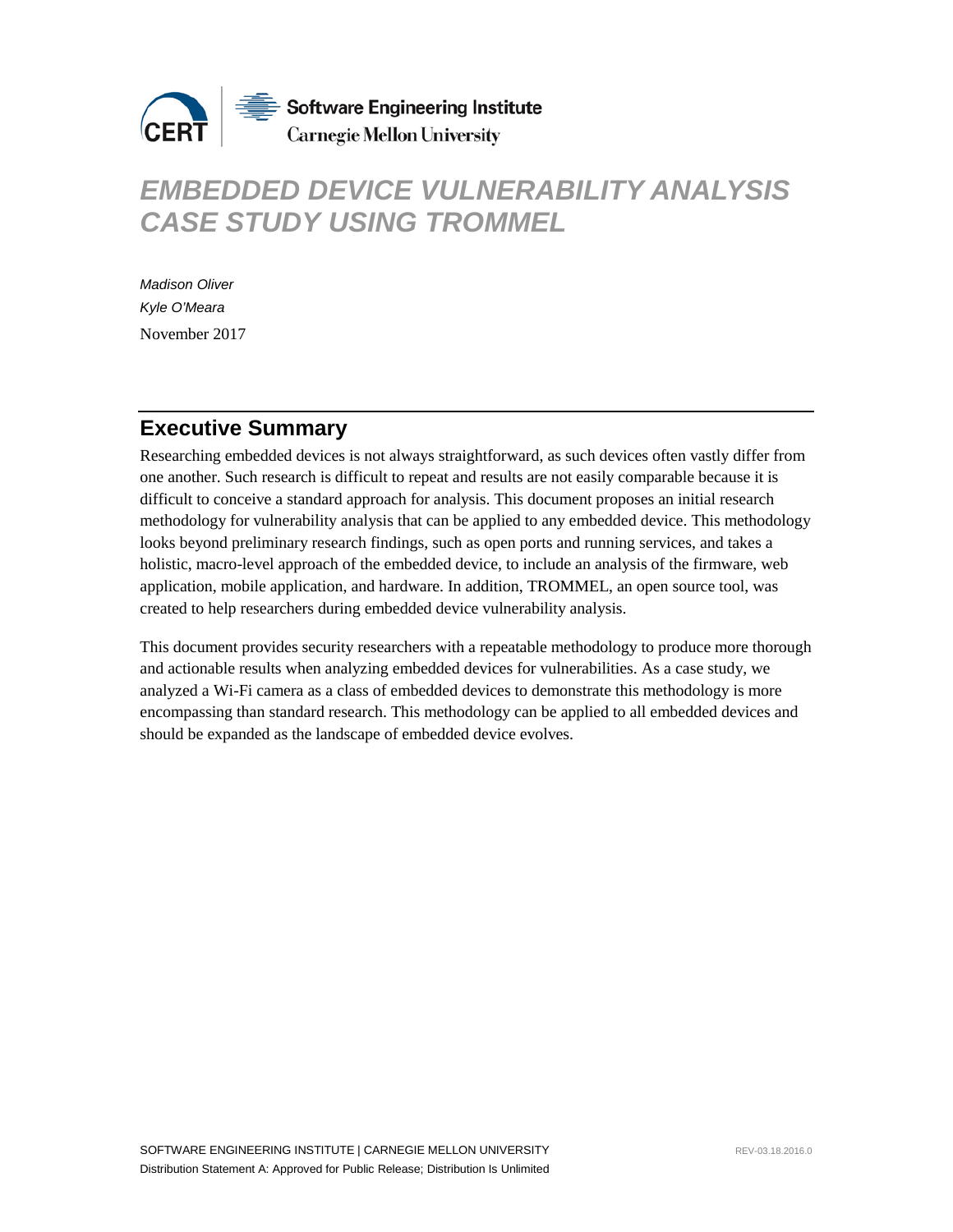## **1. Introduction**

Embedded devices are becoming more ubiquitous. Embedded devices can be thought of as "a paradigm that considers pervasive presence in the environment of various things that through...connections are able to interact and cooperate with other connected things to create seamless communication and contextual services..." [Misra 2017]. Embedded devices have multiple components, both hardware and software, that can contain vulnerabilities. All of these different components can contain exploitable vulnerabilities and provide additional entry points for attackers.

These devices have multiple components that are often overlooked during analysis because researchers typically focus on one area or part of the device, such as changing memory contents, or have not applied their findings to a physical device [Seshadri 2004; Papp 2015].

The proposed methodology ensures that a researcher considers all components of the device during analysis and broadens the footprint of the results. This methodology is meant to be a living document and should be adapted to include additional steps as the embedded device ecosystem evolves. We outline the following methodology to take during research: embedded device list curation and identification, general information gathering, firmware analysis, web application analysis, mobile application analysis, hardware analysis, and vulnerability analysis.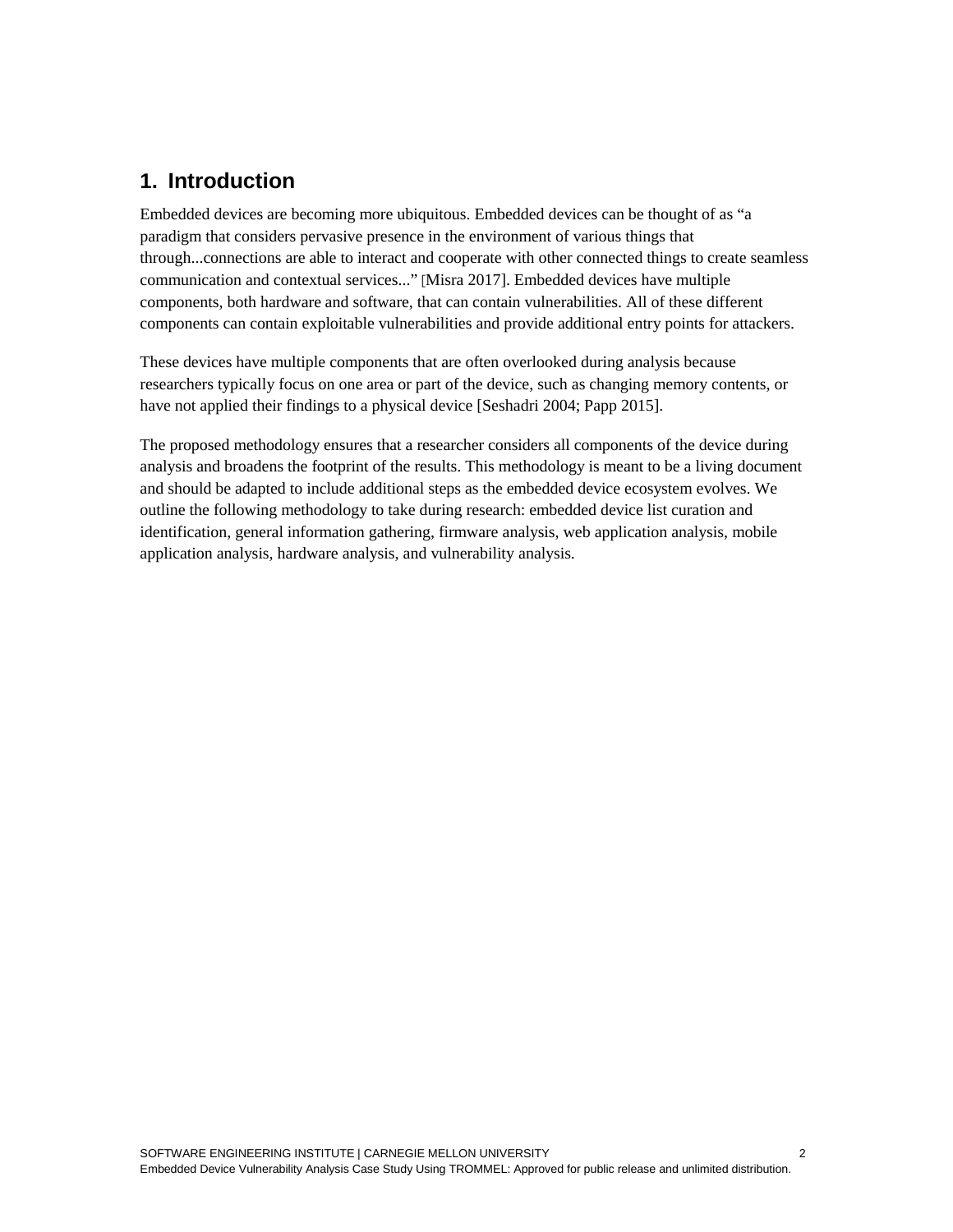## **2. TROMMEL**

We created a custom, open-source tool using Python called TROMMEL to assist researchers during embedded device vulnerability analysis [TROMMEL 2017]. TROMMEL sifts through directories of files to identify indicators that may contain vulnerabilities. Specifically, TROMMEL identifies the following indicators:

- Secure Shell (SSH) key files
- Secure Socket Layer (SSL) key files
- Internet Protocol (IP) addresses
- Uniform Resource Locators (URLs)
- email addresses
- shell scripts
- web server binaries
- configuration files
- database files
- specific binaries files (for example, Dropbear, BusyBox, and others)
- shared object library files
- web application scripting variables
- Android application package (APK) file permissions

Also, TROMMEL integrates vFeed, which is a database wrapper that pulls in content from Common Vulnerabilities and Exposures (CVE) database, Exploit-DB, and Metasploit [Toolswatch 2017]. vFeed offers a free, downloadable Community Database for non-commercial users [Toolswatch 2017]. This integration allows for further in-depth vulnerability analysis of identified indicators. TROMMEL significantly lessens the manual analysis time of the researcher by automating much of the vulnerability discovery and analysis process.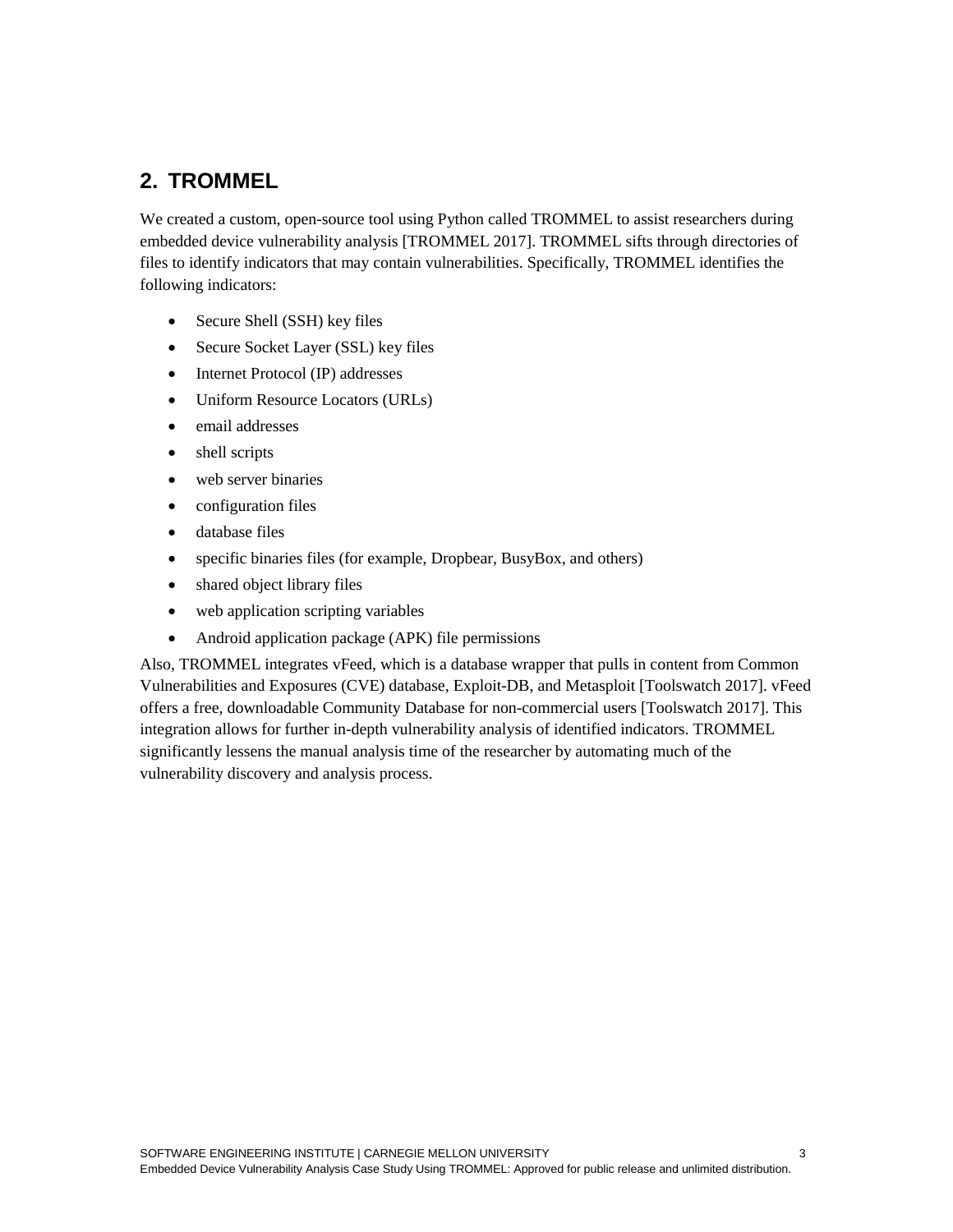## **3. Methodology**

We created this methodology to enable other security researchers to follow a more uniform and scientific research process when reviewing embedded devices. Given that a methodology does not presently exist for embedded devices, our goal was to provide a way for researchers to apply a repeatable, macro-level process to embedded device research or analysis. Researchers should apply this methodology to analyze disparate types of embedded devices, and as the ecosystem evolves, should add additional components to account for the changing landscape.

We provide a case study using a Wi-Fi camera to highlight the key points for each part of the process.

### **3.1. Embedded Device List Curation and Identification**

Given a particular challenge or set of requirements, researchers should develop a list of common embedded devices. To further narrow this list of candidate devices, researchers should then consider:

- 1. Ease of physical access to the device. Physical access allows for more complete results.
- 2. Ease of access to the firmware. Firmware access is necessary to have comprehensive results. Researchers should consider the number of firmware versions, the availability of this firmware, and whether the firmware is still being maintained.

### **3.2. General Information Gathering**

After selecting a device, researchers should perform significant information gathering on the device and the device class. Additional research points should be:

- 1. Vulnerabilities, past or present, that have been associated with the vendor and with vendor devices that are similar to the selected device. These vulnerabilities are likely still present on older devices and on older firmware versions that are still used by consumers.
- 2. Exploits. There are multiple Internet resources, such as Exploit-DB and VirusTotal, that can be used to discover exploits for the vulnerabilities found.

### **3.3. Firmware Analysis**

After information gathering is complete, the contents of the device firmware image should be extracted and analyzed for potential vulnerabilities. There are multiple tools that can be used, but for our analysis, we chose open-source tools that included Binwalk and TROMMEL.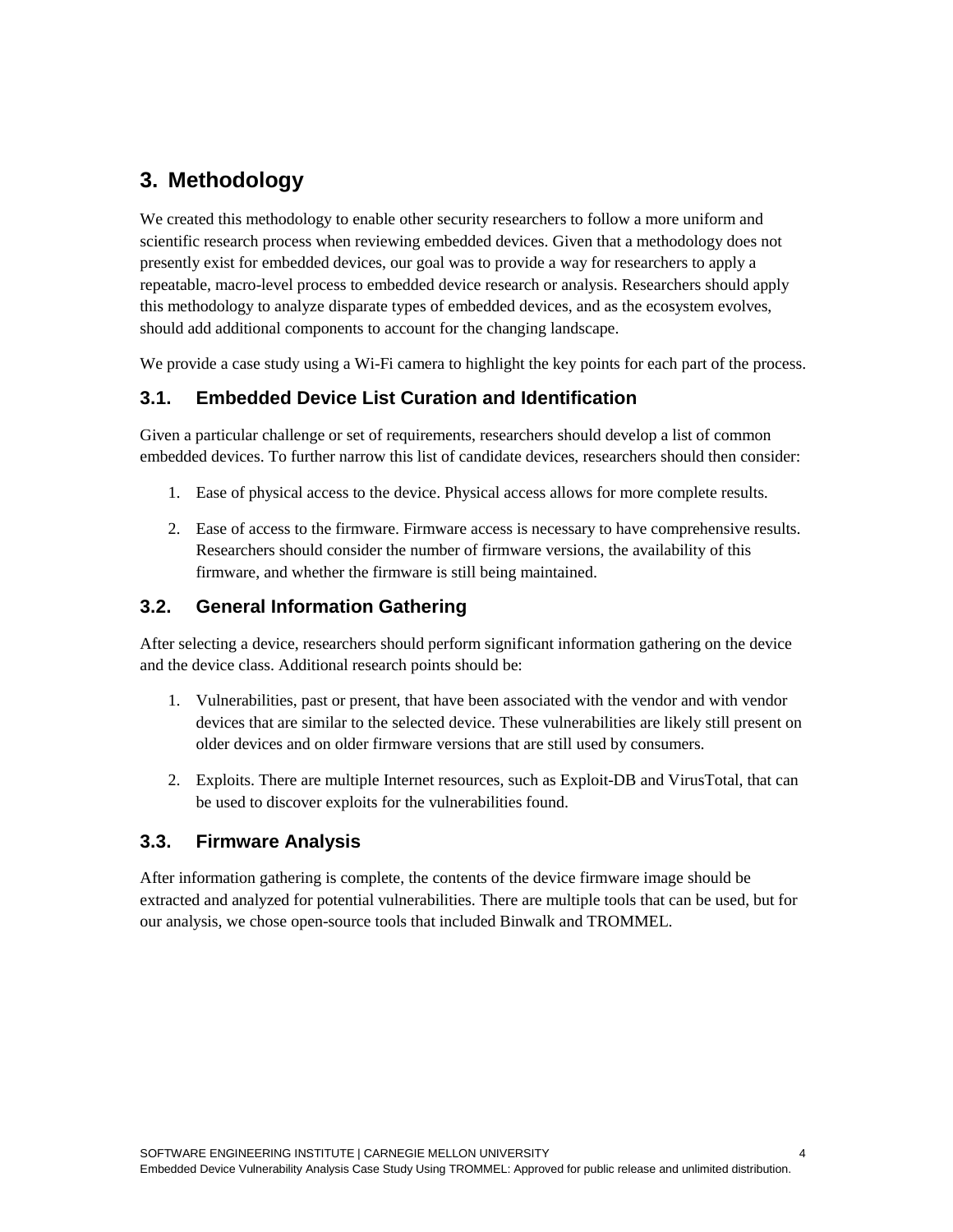### 3.3.1. Binwalk

Binwalk is an open source tool that is used to analyze, reverse engineer, and extract firmware images [devttys0 2017]. Though Binwalk has many advanced features, two standard options are useful:

- 1. Pass the firmware image to Binwalk with no options. This allows review of the contents of the firmware image before extraction and reveals whether:
	- a. The firmware contains data that can be extracted.
	- b. The firmware contains a file system. Common file systems found in the firmware of embedded devices are: SquashFS, compressed ROM file system (CramFS), Journalling Flash File System version 2 (JFFS2), Yet Another Flash File System (YAFFS2), and second extended filesystem (ext2).
- 2. After a file system is identified, pass the firmware image to Binwalk with extraction options. This will extract all content identified by Binwalk, including—but not limited to—the file system directory. The researcher will need to review and recursively search this new directory for the file system folder and perform follow-on analysis.

### 3.3.2. TROMMEL

We chose to use TROMMEL for firmware analysis because it supports identification of indicators, mentioned above, that are found in file systems extracted from embedded device firmware.

### **3.4. Web Application Analysis**

In many cases, embedded devices usually contain a web application interface that the user can access to control the device. These interfaces are usually administrative in nature and are used to adjust settings, either through a web, cloud, or mobile platform [OWASP 2016]. This interface should be thoroughly tested for vulnerabilities such as information leakage or unauthorized access. The interface can be tested manually or with automated tools. We chose to use automation, owing to improved test speed and reliability.

There are many open-source web application tools available. Using a variety of tools is recommended, as results may vary from tool to tool. Web application scanners, which typically test for a wide array of web application vulnerabilities, are the most common type of tool used in web application analysis.

Some examples of the most commonly used scanners are [Infosec Institute 2017; eHacking 2011]:

- Burp Suite
- Grabber
- OWASP ZAP
- Nikto
- W3af
- Wapiti
- Vega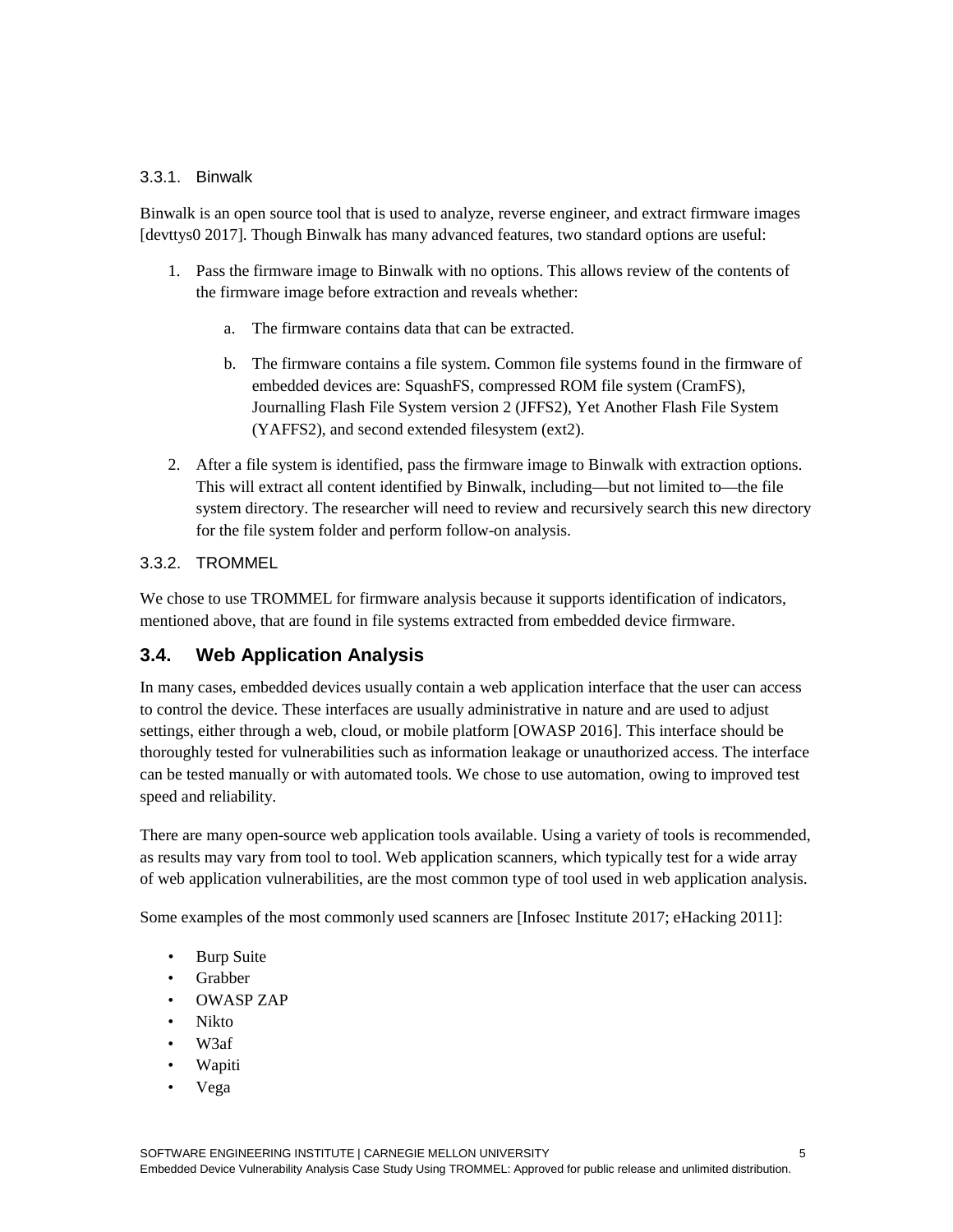In this case study, we used two different open source tools because of they are extremely informative and easy to use:

- 1. OWASP ZAP uses a proxy to intercept website requests and then to scan actively and passively for vulnerabilities [OWASP 2017].
- 2. Nikto is a web server scanner that searches for potentially malicious files, checks for outdated server versions, and looks for specific known problems in the server versions found [Sullo 2017].

We suggest using the default settings in each tool, both tools were given the administrative webpage IP address, and Nikto was given administrative login credentials. These tools are also able to thoroughly crawl the entire website and return results about potential vulnerabilities, such as cross-site scripting or Structured Query Language injections (SQLi).

## **3.5. Android Mobile Application Analysis**

Mobile application analysis includes the process of analyzing the decoded package files of an Android mobile application. While this is not an exhaustive list, researchers should attempt to analyze the Android mobile application with Apktool and TROMMEL.

### 3.5.1. Apktool

Apktool is a tool for reverse engineering Android Package Kit (APK) files [Wiśniewski 2017]. To decompile the APK file, the researcher provides Apktool with the decode option and the absolute path to the APK file. Apktool saves the decoded content to a directory named [APK file name].out.

### 3.5.2. TROMMEL

We chose to use TROMMEL for mobile application analysis because it supports identification of indicators, mentioned above, that can be found in decompiled APK files.

### **3.6. Hardware Analysis**

There are multiple steps that can be taken for the hardware analysis process, but we recommend the following five steps.

### 3.6.1. Step 1: Identify all markings on the case of the device

The researcher should research all markings on the case of the device, then compare findings against the vendor's website and against any information collected during the Information Gathering phase of the methodology. Information that can be identified on the case of the device might include product number, model number, serial number, media access control (MAC) address, Wi-Fi service set identifier (SSID), and Wi-Fi password. If the device has any radio communication, the case might have regulatory numbers for countries it was registered with such as the Federal Communication Commission (FCC) or Industry Canada (IC). These regulatory agencies store device information in a publicly searchable database. Typically, the database will have documentation that was provided by the vendor during the registration process. This documentation may include datasheets and can be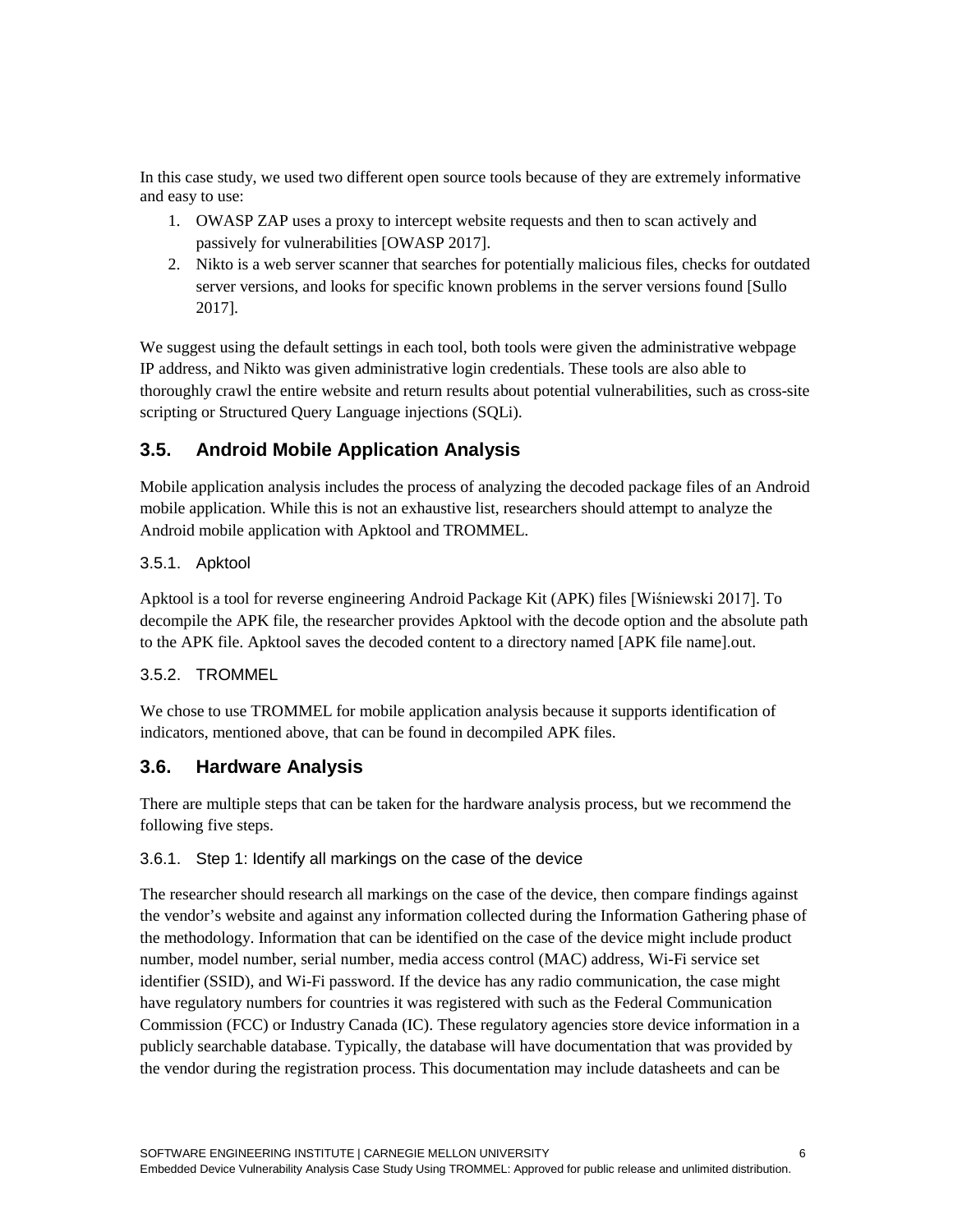used to further identify or verify internal components of the hardware device, as well as supplement the data collected during the Information Gathering phase.

### 3.6.2. Step 2: Identify the components internal to the device located on printed circuit board (PCB)

The researcher must open the device to expose the PCB with the goal of identifying the flash memory component. Any datasheets discovered during the first step of hardware analysis will be useful in identifying the components on the PCB. If no datasheets were discovered, the goal is to identify any labeling on all components present on the PCB. This labeling will include alphanumeric strings and potentially a vendor logo, which the researcher can use to search for datasheets and further information from the respective vendor website or the Internet at large. It may be difficult to locate datasheets, but they are necessary to identify the pin layout of the flash memory component.

### 3.6.3. Step 3: Dump memory from flash memory component to firmware image binary

The third step requires more advanced skills, but the goal is to dump the contents of the flash memory component to a firmware image binary. There are many different tools that can be used to extract firmware images from devices. After identifying the pin layout of the flash memory component, we recommend the following tools for attempting memory extraction: a Linux machine with flashrom installed, jumper wires, ultra-fine test clips, a Bus Pirate, and a Bus Pirate cable [FireEye 2017**]**. We chose this setup due to the integration between BusPirate and flashrom, as well as the fact flashrom supports a variety of makes and models of flash memory components. If flashrom (in conjunction with the BusPirate) can identify the flash component, it will extract the contents of the component to a binary file in the working directory.

### 3.6.4. Step 4: Extract and analyze the content of firmware image binary

The fourth step is to take the firmware image binary dumped from the flash memory component in step 3 and follow the steps in section 3.3.1. regarding the use of the Binwalk tool.

### 3.6.5. Step 5: Compare the contents extracted from the flash memory component to relative firmware

If applicable, in the fifth step, the researcher should compare the contents extracted from the flash memory binary to firmware versions gathered during the Embedded Device List Curation and Identification phase of the methodology.

### **3.7. Vulnerability Analysis**

After the appropriate information is gathered in the above steps, researchers should proceed to vulnerability testing, exploit testing, and coordination.

### 3.7.1. Vulnerability and Exploit Testing

When testing, we suggest two separate steps:

1. Review the firmware updates for patches against the vulnerabilities that were found during background research to determine if and when these vulnerabilities were fixed. This information can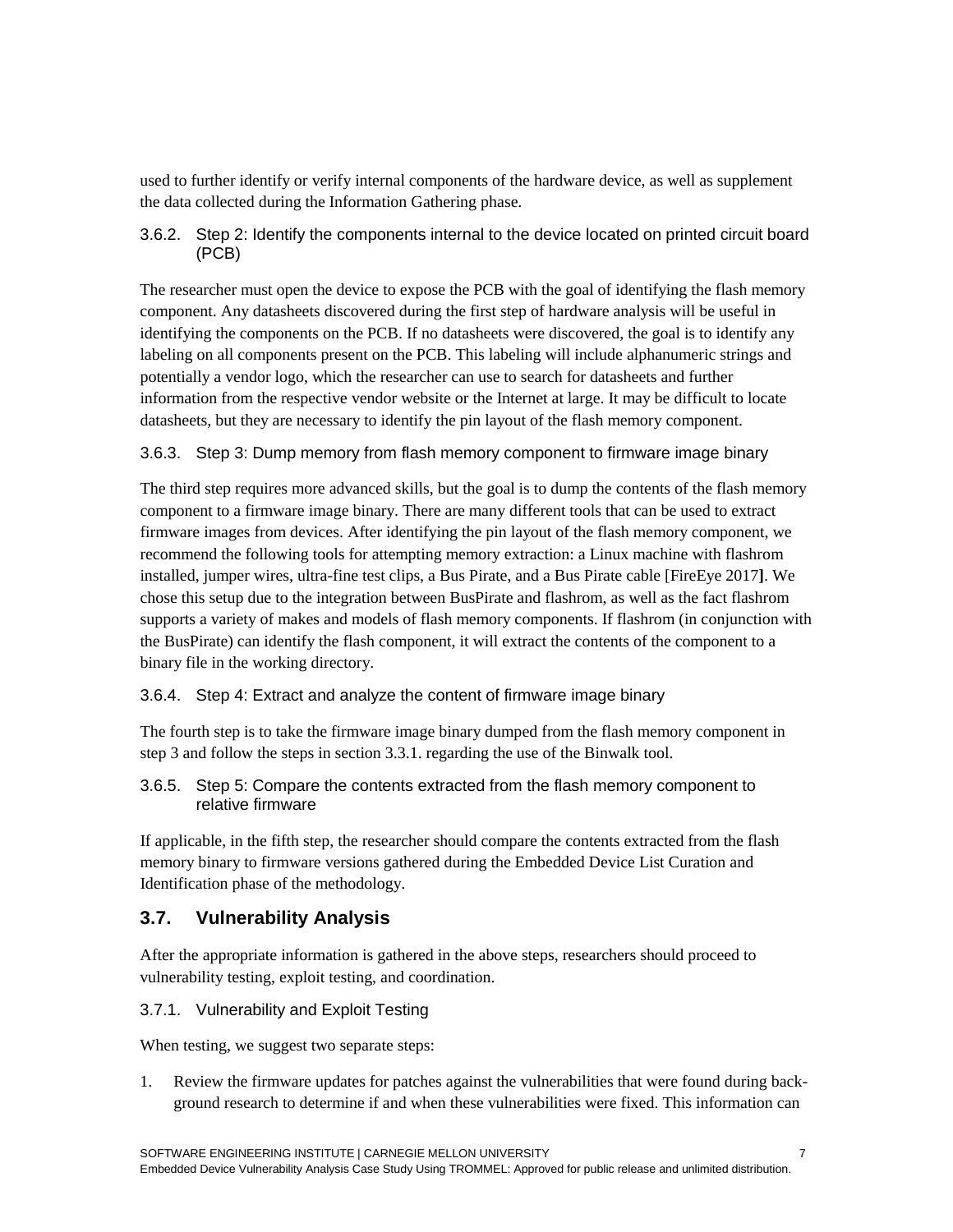typically be found in any release notes associated with the update and requires manual review. If there is no documentation that the vulnerabilities were fixed, the researcher should test for these vulnerabilities on every firmware version to determine if the device is still vulnerable. If the vendor claims that the vulnerabilities have been fixed with a software or firmware update, the researchers should then check these fixes before and after the update to ensure that the vulnerability was fixed.

2. Test the actual exploits against the device. All exploits gathered during the Information Gathering section that are associated with other devices from the same vendor should be tested against the chosen device to determine if there is any crossover of vulnerabilities. Researchers should be cautious when downloading exploits, review the exploit code before testing it against the chosen device, and use isolated systems/networks.

#### 3.7.2. Vulnerability Disclosure

Novel vulnerabilities found during this process can be disclosed in a few different ways. Cencini, Yu, and Chan define three different forms of vulnerability disclosure: non-disclosure, full disclosure, and responsible disclosure [Cencini 2005]. Non-disclosure is when a researcher keeps a vulnerability secret and does not disclose it to anyone. Full disclosure is when a researcher informs the public of the vulnerability. Responsible disclosure, or limited disclosure, is when the researcher informs the software vendor and gives them a specific amount of time that they must issue a response. After this time passes, the researcher can disclose the vulnerability to the public with or without a patch from the vendor [Cencini 2005].

*The CERT Guide to Coordinated Vulnerability Disclosure* defines Coordinated Vulnerability Disclosure as "the process of gathering information from vulnerability fixers, coordinating the sharing of that information between relevant stakeholders, and disclosing the existence of software vulnerabilities and their mitigations to various stakeholders, including the public" [Householder 2017]. The CERT Guide encourages responsible disclosure and can assist researchers with disclosing to organizations that do not have a process set up yet.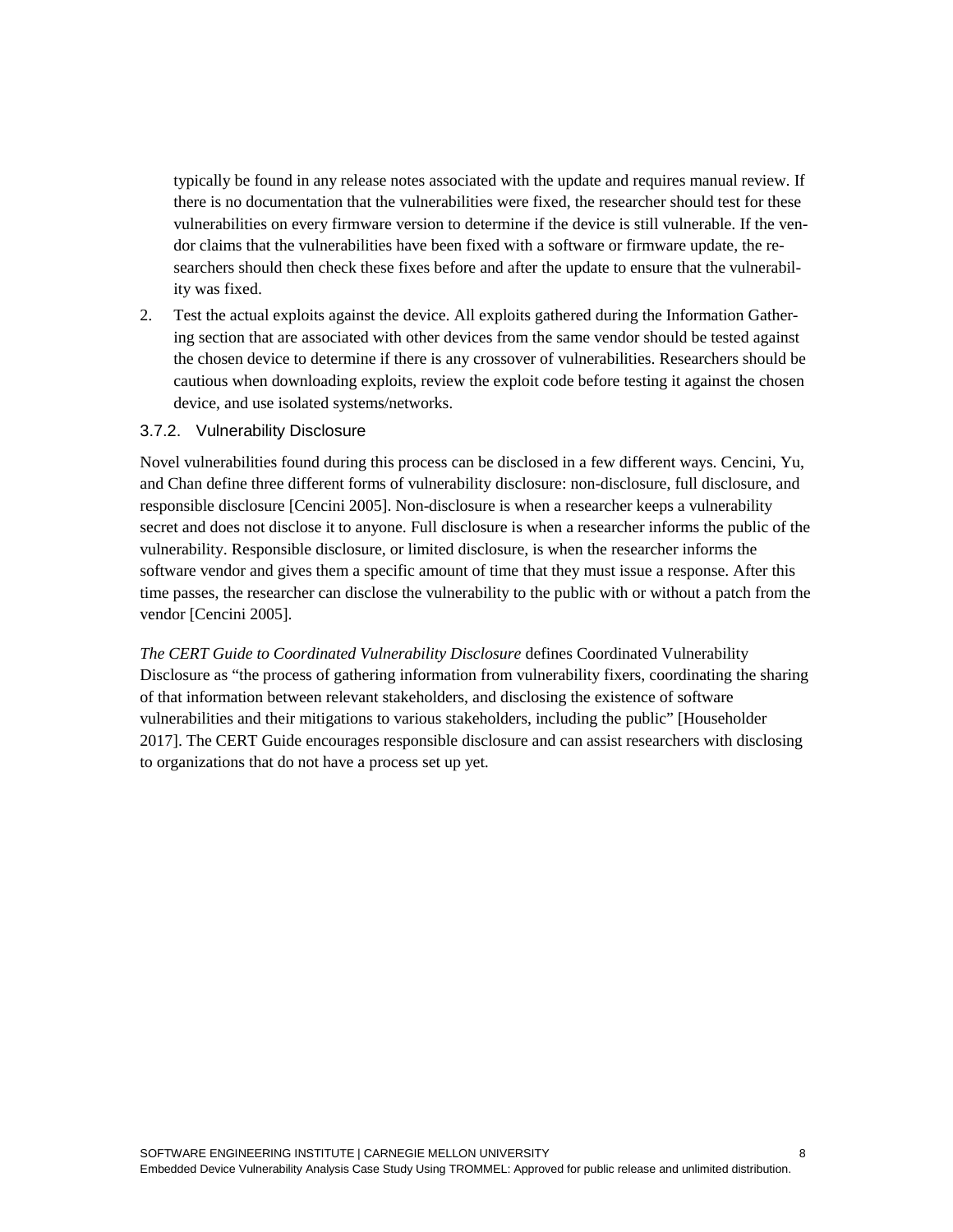## **4. Case Study Application and Results**

This section outlines the results of the proposed methodology using a DCS-935L D-Link camera. Some of the results are limited, as we are currently coordinating the vulnerabilities with the vendor.

The following sections correspond to the methodology described in Section 3.

### **4.1. Embedded Device List Curation and Identification**

After compiling a list of nearly 300 different embedded devices, we chose a D-Link camera because D-Link makes their firmware readily available, and although there has been significant analysis completed on D-Link routers, there has been less analysis on their cameras. [Table 1](#page-8-0) includes a list of the DCS-935L firmware versions analyzed.

<span id="page-8-0"></span>*Table 1: D-Link DCS-935L Firmware Versions*

| Camera Model | <b>Firmware Version</b> |
|--------------|-------------------------|
| 935L         | 1.04                    |
|              | 1.06                    |
|              | 1.08                    |
|              | 1.09                    |
|              | 1.10                    |

### **4.2. General Information Gathering**

The Appendix contains the list of known vulnerabilities, exploits, and corresponding CVE pairings for the DCS-935L and similar devices.

### **4.3. Firmware Analysis**

The following results are for firmware v1.10.01 for DCS-935L, which was downloaded directly from the D-Link website. This was the newest available firmware at the time of writing this whitepaper.

### 4.3.1. Binwalk

Binwalk identified a file system embedded in the firmware v1.10.01, which was then extracted for follow-on analysis using TROMMEL.

### 4.3.2. TROMMEL

[Table 2](#page-9-0) shows two indicators that contained extensive product information, which aid the researcher in vulnerability analysis. These files provided extensive wireless details about the product that was previously not found anywhere else during the General Information Gathering phase.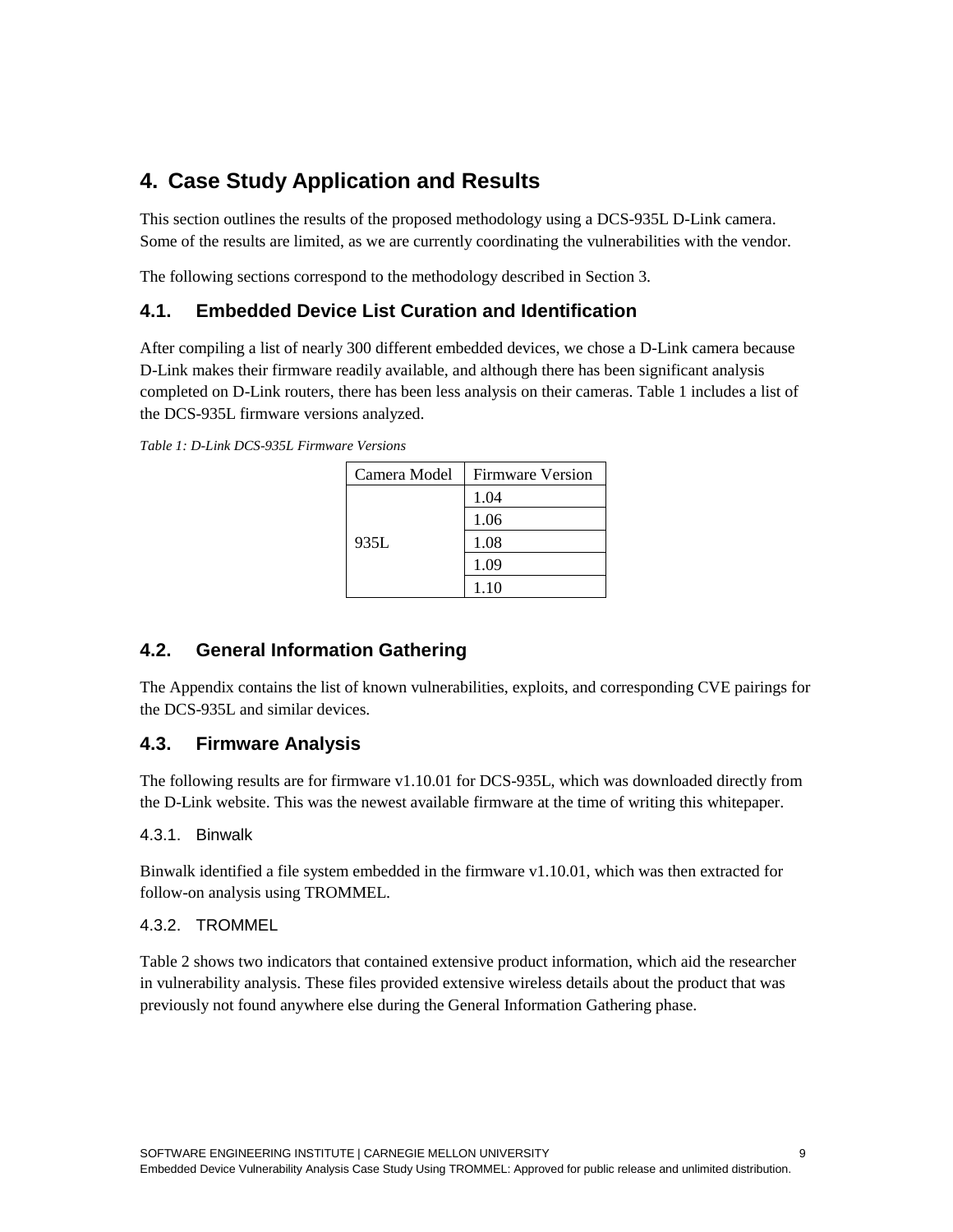<span id="page-9-0"></span>*Table 2: TROMMEL Results: Files of Interest from Firmware Image*

| File name and location                  |
|-----------------------------------------|
| /root/etc/Wireless/wscd.conf            |
| /root/etc/Wireless/RTL8192CD_static.dat |

With the integration of vFeed into TROMMEL, v1.22.1 of BusyBox was identified, which is out of date. The newest version available as of this writing is v1.27.2 [BusyBox 2017]. vFeed also assisted in providing further vulnerability analysis on the out-of-date version of Busybox:

- CVE-2016-2148 affects BusyBox versions before 1.25, CVE-2016-2147 affects BusyBox version 1.25, and CVE-2014-9645 affects BusyBox version 1.23 [Toolswatch 2017].
- At the time of writing this whitepaper, no Exploit-DB entries or Metasploit modules exist for the above three CVE [Toolswatch 2017]. However, this does not negate the fact that the current BusyBox version in firmware v1.10.01 contains known vulnerabilities.

### **4.3.3. Web Application Analysis**

As stated in the Web Application Analysis section, both tools used in this phase, OWASP ZAP and Nikto, are open-source web application testing tools.

OWASP ZAP spidered the web pages and performed active scans against the administrative web interface while returning the results detailed in Table 3. OWASP ZAP returned four different findings when testing the administrative webpage. Two of these findings are related to best practices of securing a web interface. The other two findings are vulnerabilities that have not been previously reported. We contacted the vendor and followed the steps outlined in the Vulnerability Disclosure phase to properly disclose these vulnerabilities.

Nikto confirmed most of our findings from OWASP ZAP, including one of the newly discovered vulnerabilities. It also found one additional vulnerability that OWASP ZAP did not find.

The results, of previously reported findings, of these scans are included in Table 3 and Table 4.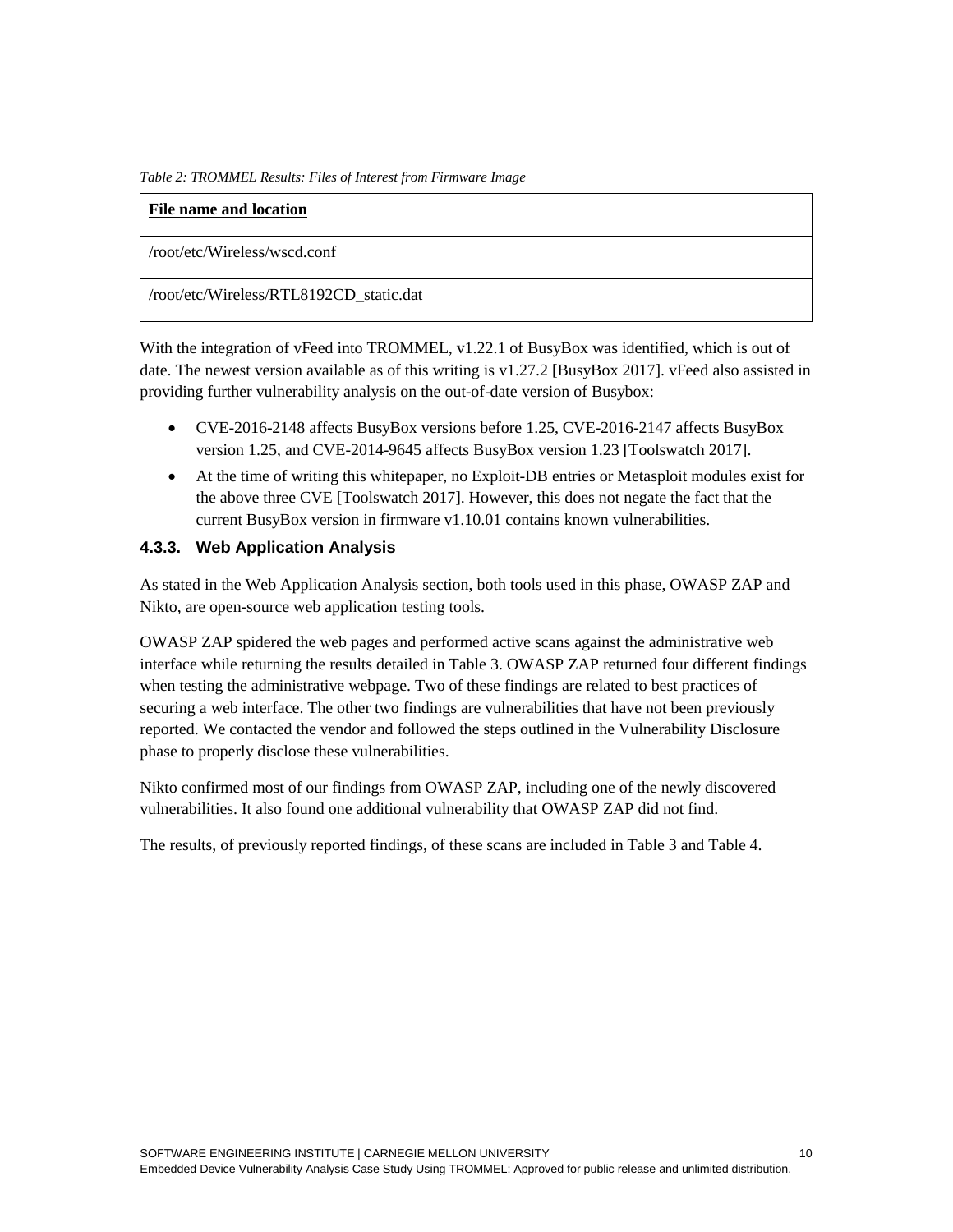*Table 3: OWASP ZAP Scan Results*

| Finding/Vulnerability                         | <b>Status</b>        |
|-----------------------------------------------|----------------------|
| The X-XSS-Protection Header is not defined    | <b>Best Practice</b> |
| The X-Content-Type-Options header is not set. | <b>Best Practice</b> |

*Table 4: Nikto Scan Results*

| Finding/Vulnerability                            | <b>Status</b>        |
|--------------------------------------------------|----------------------|
| The X-XSS-Protection Header is not defined       | <b>Best Practice</b> |
| The X-Content-Type-Options header is not set.    | <b>Best Practice</b> |
| /crossdomain.xml contains a full wildcard entry. | <b>Best Practice</b> |

### **4.3.4. Android Mobile Application Analysis**

### 4.3.4.1. Apktool

We downloaded the APK file com.dlink.mydlink from the Google Play store. D-Link customer service identified this file as the Android application used to administer the DCS-935L D-Link camera. We then successfully decoded the APK using Apktool to the specified output directory. This directory was used for follow-on analysis by TROMMEL.

### 4.3.4.2. TROMMEL

TROMMEL was executed on the decoded APK output directory. The indicators were reviewed and verified. No vulnerabilities were identified.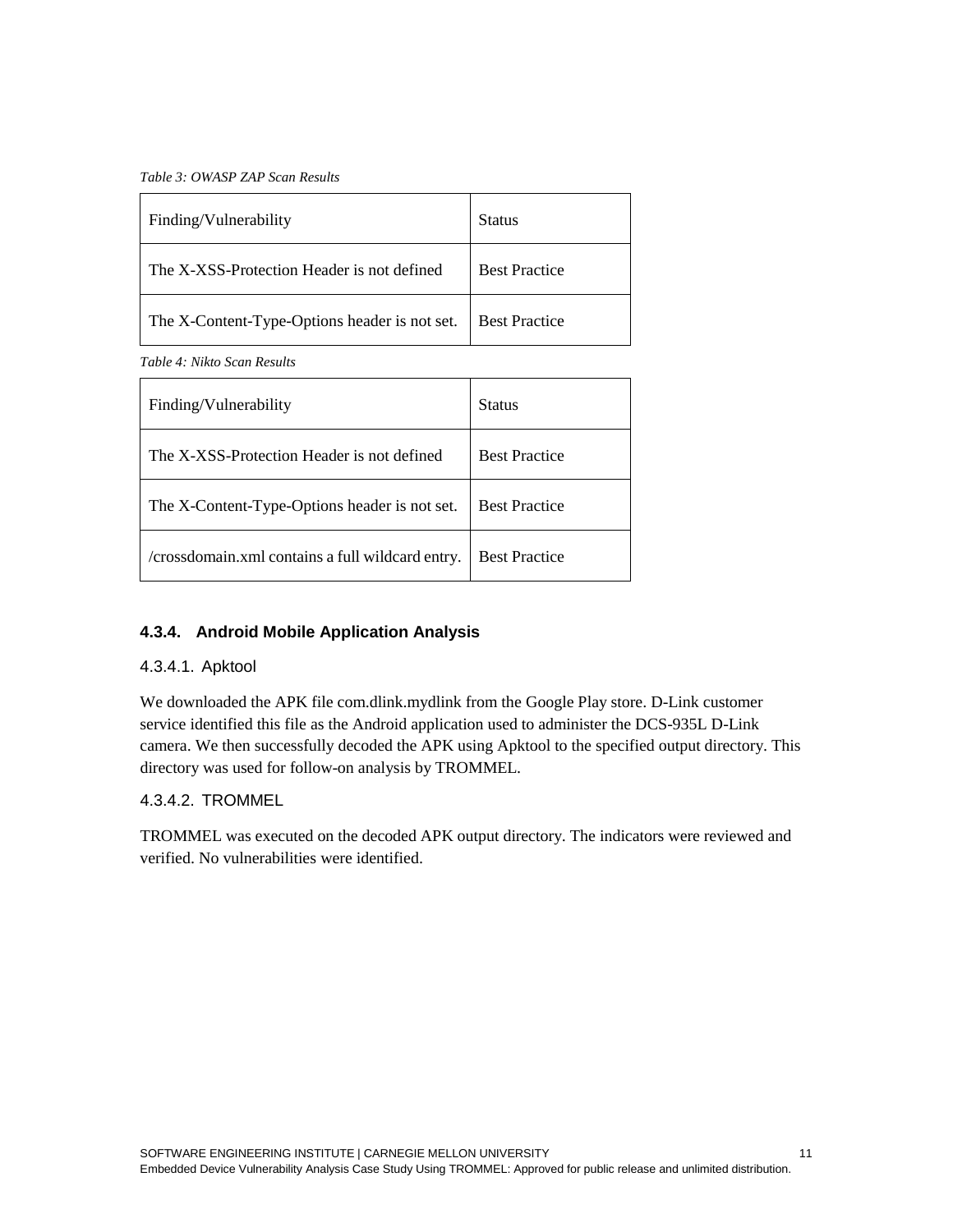### **4.3.5. Hardware Analysis**

4.3.5.1. Identify all markings on the physical case of the device

The physical case for the DCS-935L provided the following information:

- Firmware Version
- Hardware Version
- MAC Address
- Model
- Model Number
- mydlink Number
- Part Number
- QR Code
- Regulatory Identification Numbers for United States, Canada, Europe, and China
- Serial Number
- Wi-Fi Password
- Wi-Fi SSID

The documents in these regulatory databases did not provide any information that was beneficial to this analysis.

4.3.5.2. Identify the components internal to the device located on printed circuit board (PCB)

After we opened the case, we examined the components on PCB with the main goal of identifying the flash component. We identified five components of interest, then found their respective datasheets and information from vendor websites on the Internet. See the Appendix for links to these datasheets.

- RealTek RTS5826 EAC33H1 GE412
- RealTek RTL8881AB D9C47P5 GE38 Taiwan
- Winbond W9751G6KB-25 64535P900B02 516PUA TWN
- Macronix MXIC MX 25L12835F M21-10G 8B17230 L151
- Macronix MXIC 25L1006EMI-10G
- Skyworks SKY11 85703 517W5

Upon reviewing the datasheets further, we identified the flash memory component as the Macronix MXIC MX 25L12835F M21-10G 8B17230 L151.

4.3.5.3. Dump memory from flash memory component to firmware image binary

We used a BusPirate in conjunction with flashrom running on a Linux virtual machine to successfully extract the firmware image from one of the Macronix flash memory components. This involved identifying the pins on the Macronix flash memory component, connecting them to the proper BusPirate connections, plugging the BusPirate into the Linux virtual machine, and running flashrom.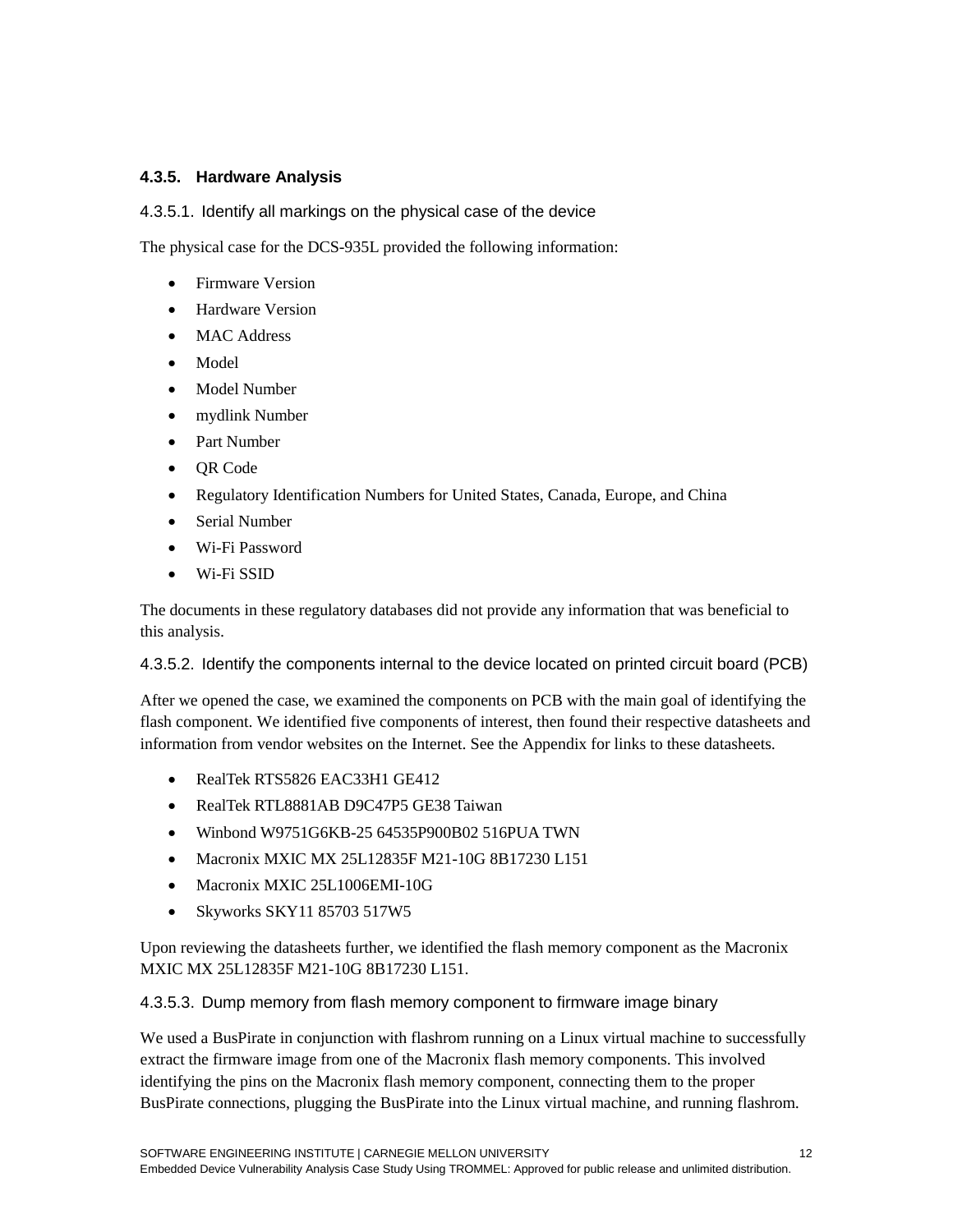Flashrom successfully identified the Macronix flash memory component and successfully extracted the contents of the Macronix component to a binary file. We labeled this extracted firmware as v1.04 because this was the firmware version listed on the case of the DCS-935L.

### 4.3.5.4. Extract and analyze the content of firmware image binary

We used the same techniques outlined in 3.3.1. Binwalk and 3.3.2. TROMMEL to analyze the firmware v1.04. Similar to the firmware v.1.10.01, firmware v1.04 contained an out-of-date BusyBox version (v1.13.4). The newest version as of this writing is 1.27.2 [BusyBox 2017]. vFeed also assisted with further vulnerability analysis of the out-of-date version of Busybox:

- Six CVEs were found to affect BusyBox version v1.13.4:
	- o CVE-2016-2148, CVE-2016-2147, CVE-2014-9645, CVE-2013-1813, CVE-2011- 5325, and CVE-2011-2716 [Toolswatch 2017].
- At the time of writing this paper, no Exploit-DB entries or Metasploit modules exist for the above six CVE [Toolswatch 2017]. This does not negate the fact that the current BusyBox version in firmware v1.04 is vulnerable.
- 4.3.6. Compare the contents extracted from the flash memory component to relative firmware

We compared files between v1.04 and v1.04.06, the earliest firmware available from D-Link's website, and between v1.04 and v1.10.01, the latest firmware available from D-Link's website, using the MD5 hash values of the respective extracted files. The goal was to see how many files did not change between versions. Firmware v1.04 shared 4.3% of the files found in firmware v1.04.06 and 3.7% of the files found in v1.10.01. The most common files across all firmware versions were shared object library files. This could be a future concern if a vulnerability is found in a library file because it will affect multiple versions.

### **4.3.7. Vulnerability Analysis**

### 4.3.7.1. Vulnerability and Exploit Research and Testing

To determine when and if vulnerabilities had been fixed, we first reviewed the firmware updates and documentation that had been posted publicly by the vendor. We manually reviewed these documents from version 1.04 to version 1.10 for the DCS-935L. This helped us to determine that two of the vulnerabilities found that had not previously been reported were not fixed in any of the newer firmware versions.

We then attempted known exploits against the DCS-935L running firmware v1.04. Our research found 16 different vulnerabilities (some with exploits) for many different model cameras, not including the camera being tested. A list of these vulnerabilities is located in the Appendix. The vulnerabilities with exploits were tested against the DCS-935L; however, none of these exploits were successful.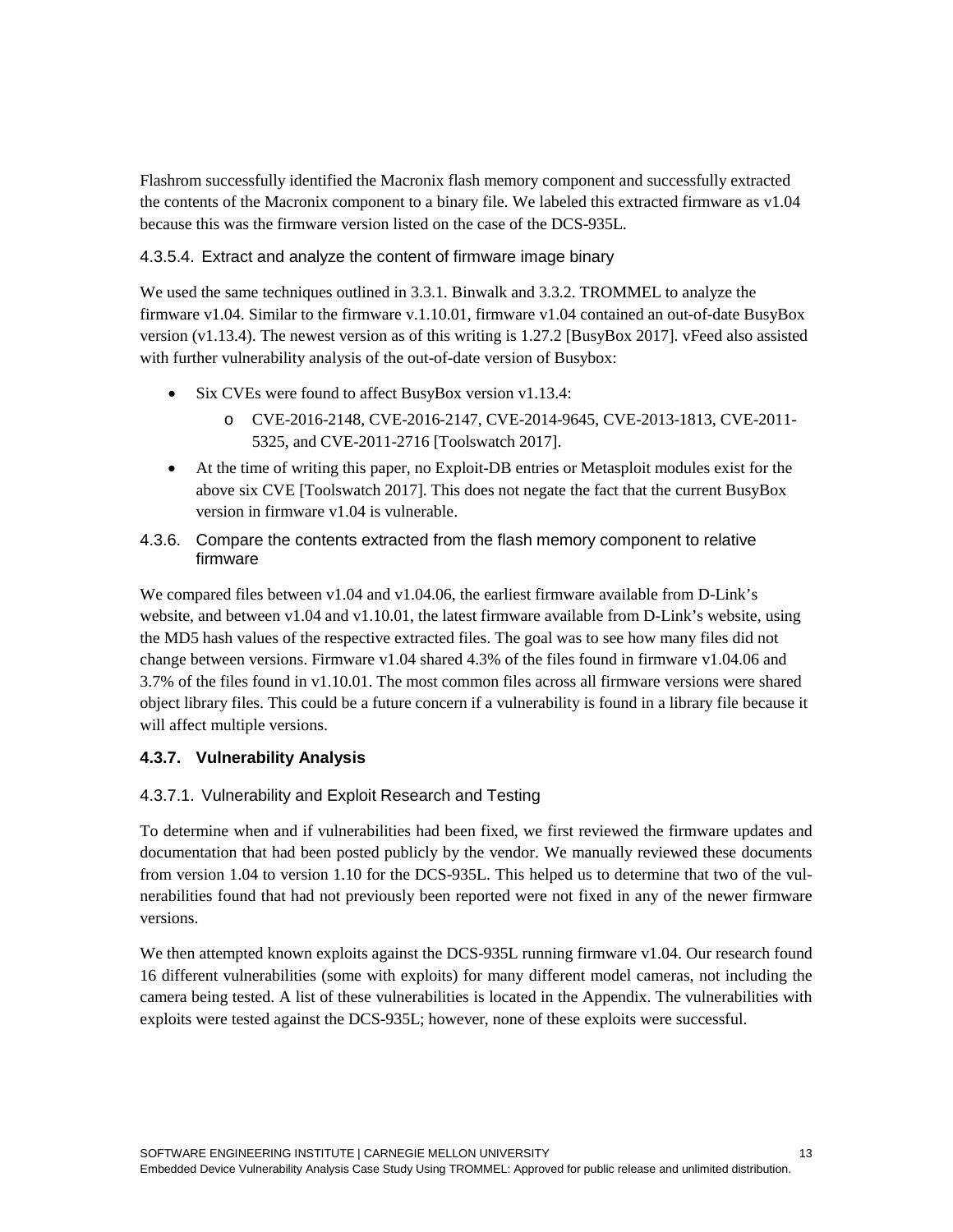### 4.3.7.2. Vulnerability Disclosure

We are following the process outlined by the vendor to properly disclose the newly discovered vulnerabilities. Like many vendors, D-Link has a dedicated vulnerability disclosure process and we have submitted our findings to them [D-Link 2017].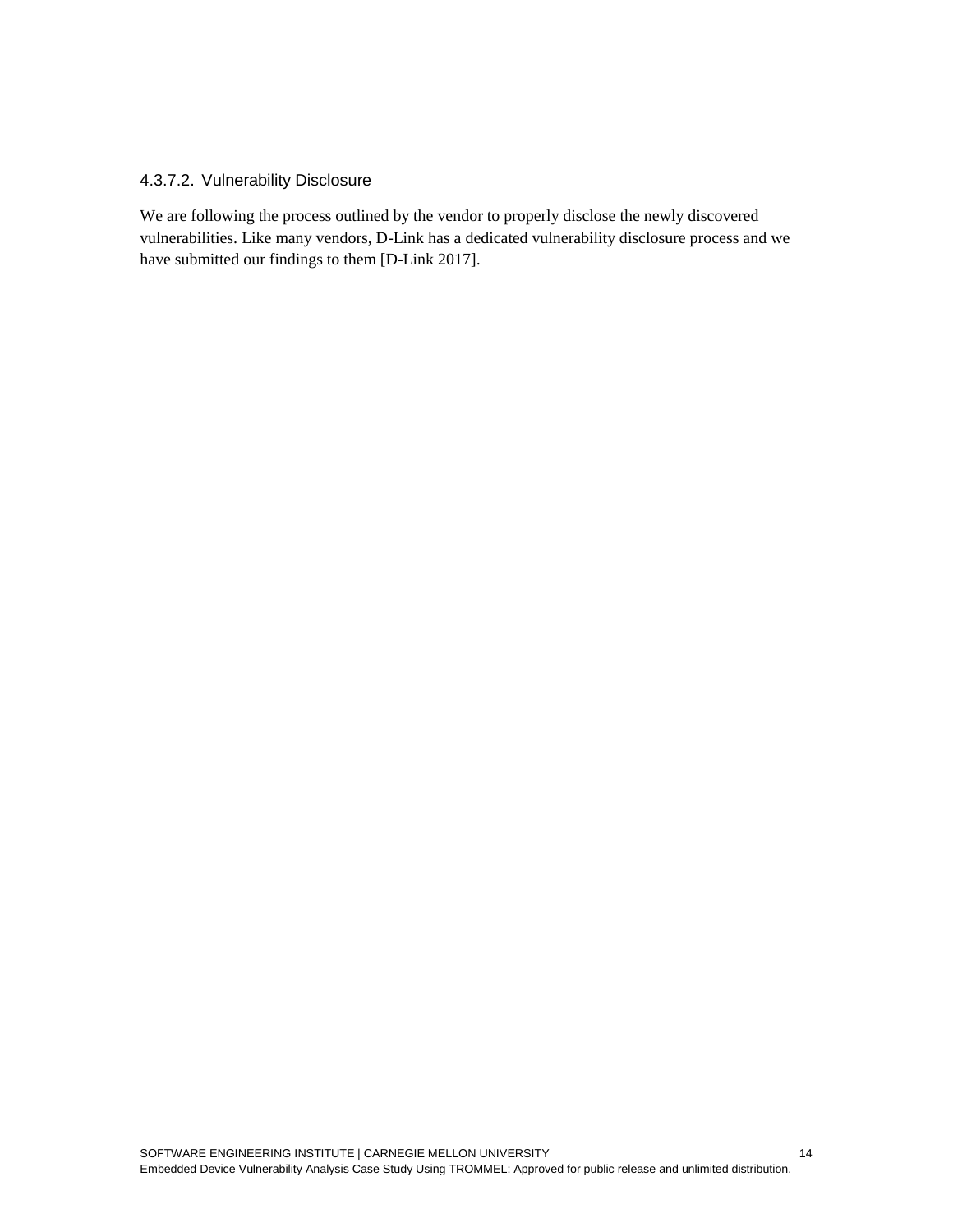## **5. Future Work**

This paper presents a research methodology that can be applied to many different embedded devices. However, this methodology is meant to evolve and grow. Future work could consist of applying this methodology to other embedded devices, including other D-Link cameras, cameras from different vendors, and completely different types of embedded devices.

We also intend to develop future phases of the methodology. These phases should include radio frequency (RF) analysis, advanced hardware analysis, and binary analysis of ARM and MIPS files. These additional phases should provide an even greater analysis footprint for use in analyzing embedded devices.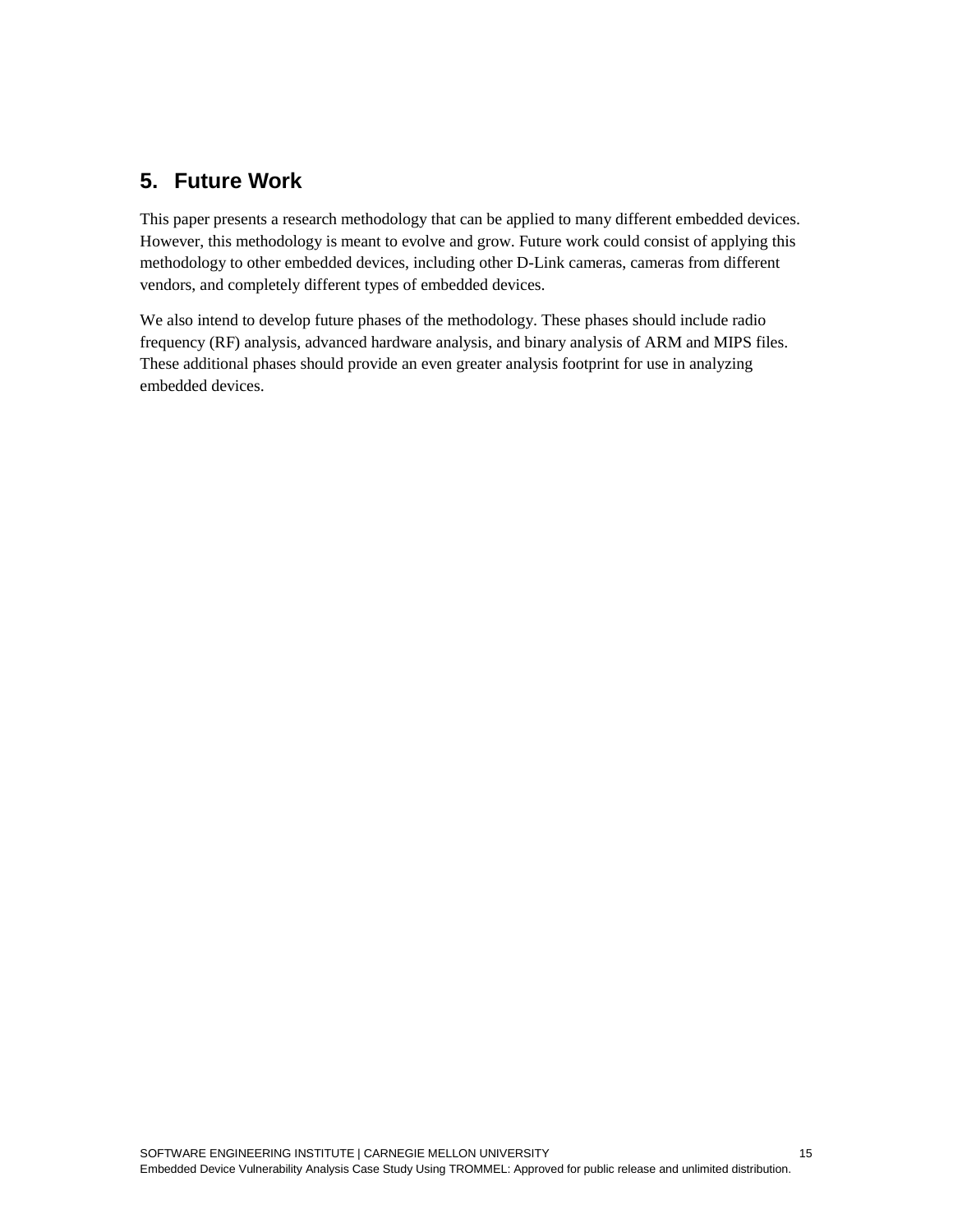## **6. Conclusion**

This methodology was developed to create a holistic, macro-level approach to vulnerability analysis of embedded devices. Our goal was to create a methodology that researchers could follow to create more comprehensive and actionable results. Our methodology includes embedded device list curation and identification, general information gathering, and vulnerability analysis of the firmware, web application, mobile application, and hardware.

We tested this methodology on a class of embedded devices (Wi-Fi camera) and found vulnerabilities that had not yet been published. We also developed and published an open-source tool, TROMMEL, to aid researchers in embedded device vulnerability analysis. This methodology can be applied to other embedded devices such as refrigerators, door locks, light switches, and automobiles.

This methodology should be treated as a living document. We expect the methodology to not only expand with our future work but also with evolution of the embedded device landscape.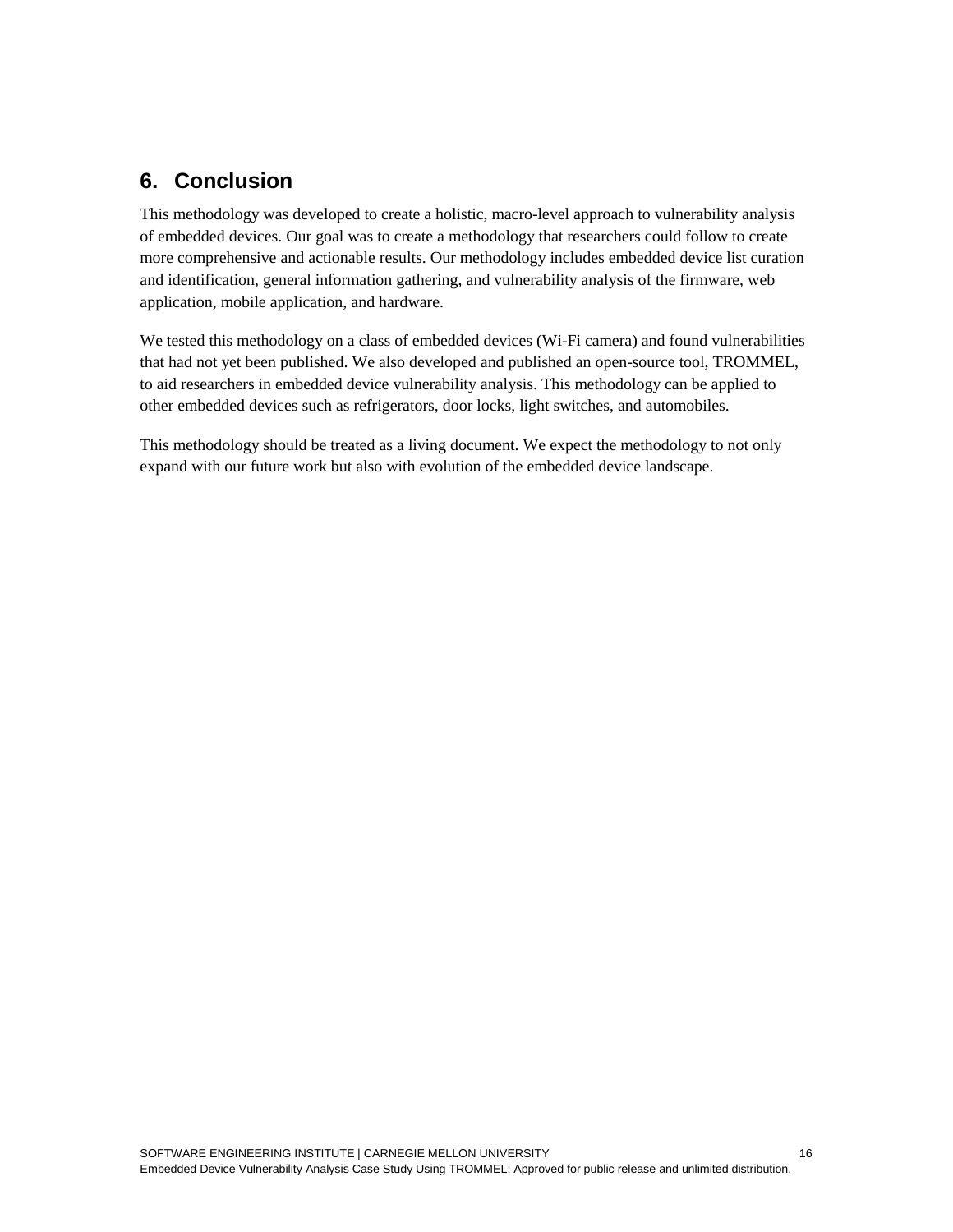# **Appendix**

*Table 4: D-Link Known Camera Vulnerabilities*

| <b>Vulnerability</b>                              | <b>Model Affected</b> | Link                                                                                                                        |
|---------------------------------------------------|-----------------------|-----------------------------------------------------------------------------------------------------------------------------|
| <b>Remote Code Execution</b>                      | 930L                  | https://www.exploit-db.com/exploits/39437/                                                                                  |
| CVE-2015-2049/ VU#377348<br>Arbitrary File Upload | 931L                  | https://www.rapid7.com/db/modules/exploit/<br>linux/http/dlink_dcs9311_upload                                               |
| <b>Unauthenticated Remote Access</b>              | Non-specific          | https://www.exploit-db.com/exploits/24442/                                                                                  |
| CVE-2014-9645 Bypass<br>Authentication            | Non-specific          | http://www.cvedetails.com/cve/CVE-2014-<br>9645/                                                                            |
| CVE-2016-6301 Denial of Service                   | Non-specific          | https://nvd.nist.gov/vuln/detail/CVE-2016-<br>6301                                                                          |
| VU#377348 Unrestricted Upload                     | 93*L Family           | http://www.kb.cert.org/vuls/id/377348                                                                                       |
| CVE 2017-7852 CSRF                                | 933L, 5020L           | https://nvd.nist.gov/vuln/detail/CVE-2017-<br>7852                                                                          |
| <b>SSL Certificate Vulnerability</b><br>(patched) | 5020L                 | http://news.softpedia.com/news/D-Link-Fixes-<br>Persistent-SSL-Certificate-Vulnerability-in-<br>DCS-IP-Cameras-429622.shtml |
| CVE-2014-9517 XSS                                 | 2103                  | https://nvd.nist.gov/vuln/detail/CVE-2014-<br>9517                                                                          |
| CVE-2012-4046 Information<br>Exposure             | 932L                  | http://www.cvedetails.com/cve/CVE-2012-<br>4046/                                                                            |
| CVE-2012-5306 Denial of Service                   | 5605                  | https://www.cvedetails.com/cve/CVE-2012-<br>5306/                                                                           |
| CVE-2004-1650 Remote Access                       | 900                   | https://www.cvedetails.com/cve/CVE-2004-<br>1650/                                                                           |
| CVE-2014-9238 Remote Access                       | 2103                  | https://www.cvedetails.com/cve/CVE-2014-<br>9238/                                                                           |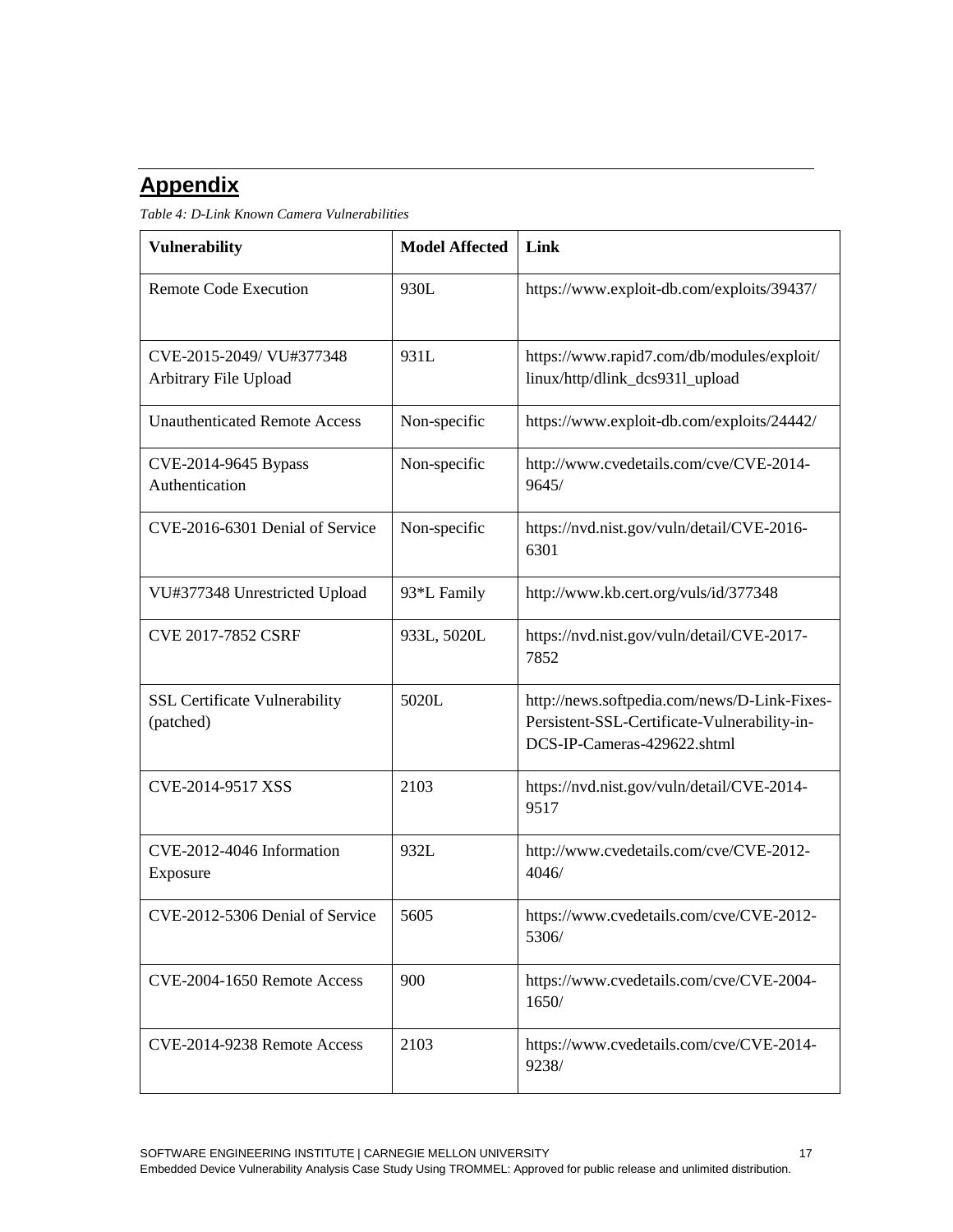| <b>Vulnerability</b>                        | <b>Model Affected</b> | Link                                               |
|---------------------------------------------|-----------------------|----------------------------------------------------|
| CVE-2014-9234 Directory<br><b>Traversal</b> | 2103                  | https://www.cvedetails.com/cve/CVE-2014-<br>9234/  |
| CVE-2006-5536 Directory<br><b>Traversal</b> | Non-specific          | https://nvd.nist.gov/vuln/detail/CVE-2006-<br>5536 |
| CVE-2015-2048 CSRF                          | 931L                  | https://www.cvedetails.com/cve/CVE-2015-<br>2048/  |

*Table 5: PCB Components and Datasheets*

| Component        | <b>Datasheets</b>                                                    |
|------------------|----------------------------------------------------------------------|
| RealTek          | http://www.realtek.com/press/newsViewOne.aspx?NewsID=336             |
| RTS5826          |                                                                      |
| <b>EAC33H1</b>   |                                                                      |
| GE412            |                                                                      |
| RealTek          | http://www.realtek.com/press/newsViewOne.aspx?NewsID=336             |
| <b>RTL8881AB</b> |                                                                      |
| D9C47P5 GE38     |                                                                      |
| Taiwan           |                                                                      |
| Winbond          | http://www.winbond.com/resource-files/da00-w9751g6kbg1.pdf           |
| W9751G6KB-25     |                                                                      |
| 64535P900B02     |                                                                      |
| 516PUA TWN       |                                                                      |
| <b>MXIC MX</b>   | http://www.macronix.com/Lists/Datasheet/Attachments/6228/            |
| 25L12835F        | MX25L12835F,%203V,%20128Mb,%20v1.6.pdf                               |
| $M21-10G$        |                                                                      |
| 8B17230 L151     |                                                                      |
| <b>MXIC</b>      | http://www.macronix.com/Lists/Datasheet/Attachments/6189/            |
| 25L1006EMI-      | MX25L1006E,%203V,%201Mb,%20v1.4.pdf                                  |
| 10G              |                                                                      |
| SKY11 85703      | http://www.skyworksinc.com/uploads/documents/SKY85703_11_202991A.pdf |
| 517W5            |                                                                      |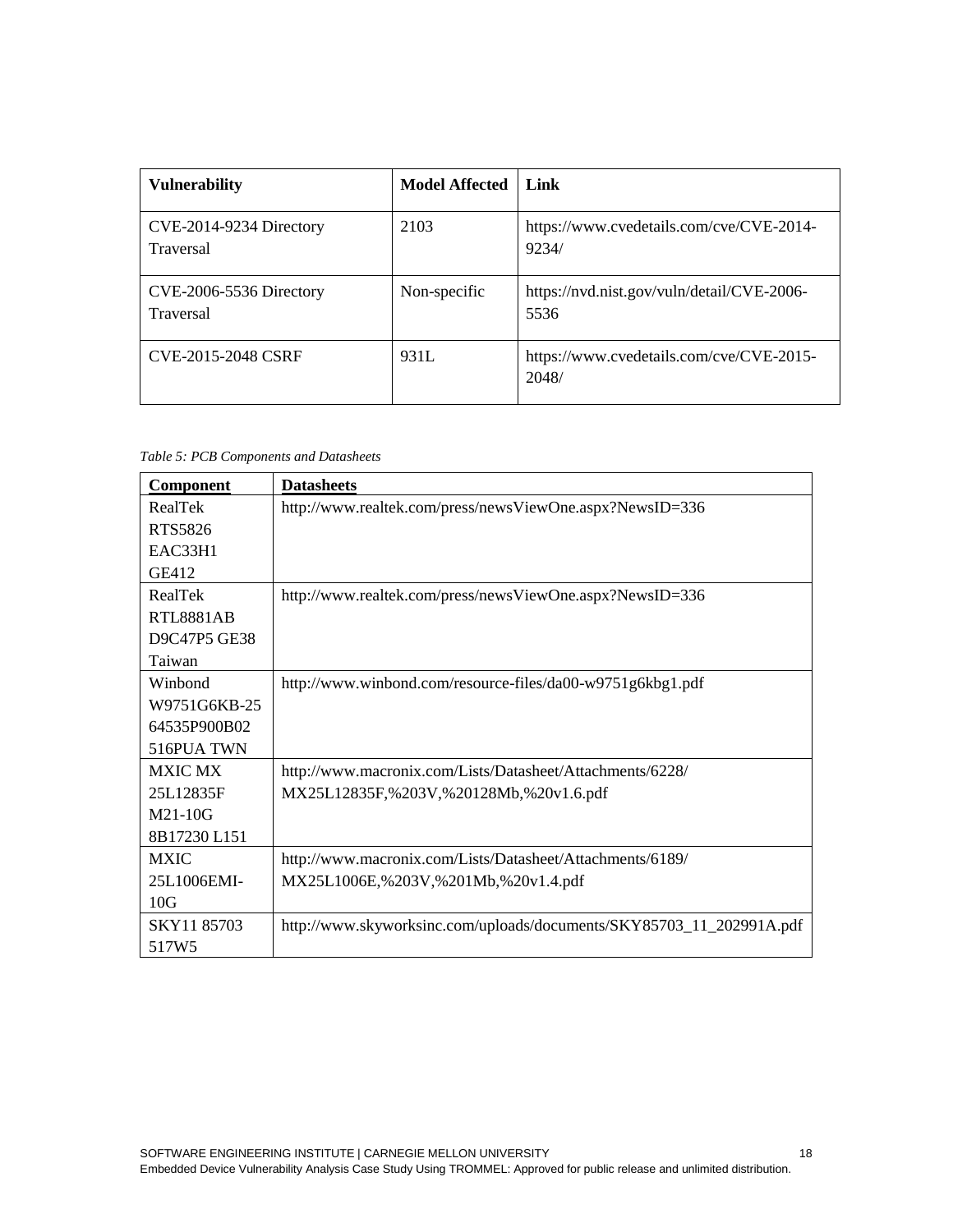## **References**

### **[BusyBox 2017]**

BusyBox.net downloads.<https://busybox.net/downloads/> October 18, 2017 [accessed]

### **[Cencini 2005]**

Software Vulnerabilities: Full-, Responsible-, and Non-Disclosure. [https://courses.cs.washington.edu/courses/csep590/05au/whitepaper\\_turnin/](https://courses.cs.washington.edu/courses/csep590/05au/whitepaper_turnin/%E2%80%8Csoftware_vulnerabilities_by_cencini_yu_chan.pdf) software vulnerabilities by cencini yu chan.pdf October 24, 2017 [accessed]

### **[D-Link 2017]**

D-Link. Report a Suspected Security Vulnerability. <http://support.dlink.com/ReportVulnerabilities.aspx> November 10, 2017 [accessed]

### **[devttys0 2017]**

devttys0. binwalk: fast, easy to use tool for analyzing, reverse engineering, and extracting firmware images. *GitHub.* <https://github.com/devttys0/binwalk> October 18, 2017 [accessed]

### **[eHacking 2011]**

Top 6 Web Vulnerability Scanner Tool. [https://www.ehacking.net/2011/08/top-6-web-vulnerability](https://www.ehacking.net/2011/08/top-6-web-vulnerability-scanner-tool.html)[scanner-tool.html](https://www.ehacking.net/2011/08/top-6-web-vulnerability-scanner-tool.html) October 18, 2017 [accessed]

### **[Householder 2017]**

Householder, Allen D.; Wassermann, Garret; Manion, Art; & King, Chris. "The CERT® Guide to Coordinated Vulnerability Disclosure." *Software Engineering Institute. Carnegie Mellon University.*  August 2017. CMU/SEI-2017-SR-022. [https://resources.sei.cmu.edu/library/asset](https://resources.sei.cmu.edu/library/asset-view.cfm?assetid=503330)[view.cfm?assetid=503330](https://resources.sei.cmu.edu/library/asset-view.cfm?assetid=503330) October 18, 2017 [accessed]

### **[InfoSec Institute 2017]**

14 Best Open Source Web Application Vulnerability Scanners. [Updated for 2017]. *InfoSec Institute*. May 24, 2017. [http://resources.infosecinstitute.com/14-popular-web-application-vulnerability](http://resources.infosecinstitute.com/14-popular-web-application-vulnerability-scanners/#gref)[scanners/#gref](http://resources.infosecinstitute.com/14-popular-web-application-vulnerability-scanners/#gref) October 18, 2017 [accessed]

### **[Misra 2017]**

Misra, Sridipta; Maheswaran, Muthucumaru; & Hashmi, Salman. *Security challenges and approaches in internet of things*. Springer Briefs in Electrical and Computer Engineering. Springer, 2017. <https://link.springer.com/content/pdf/10.1007/978-3-319-44230-3.pdf>October 18, 2017 [accessed]

### **[OWASP 2016]**

IoT Testing Guide. *Open Web Application Security Project* (OWASP). May 14, 2016 [https://www.owasp.org/index.php/IoT\\_Testing\\_Guides](https://www.owasp.org/index.php/IoT_Testing_Guides) October 18, 2017 [accessed]

### **[OWASP 2017]**

OWASP Zed Attack Proxy Project. *Open Web Application Security Project* (OWASP). August 9, 2017 [https://www.owasp.org/index.php/OWASP\\_Zed\\_Attack\\_Proxy\\_Project](https://www.owasp.org/index.php/OWASP_Zed_Attack_Proxy_Project) October 18, 2017 [accessed]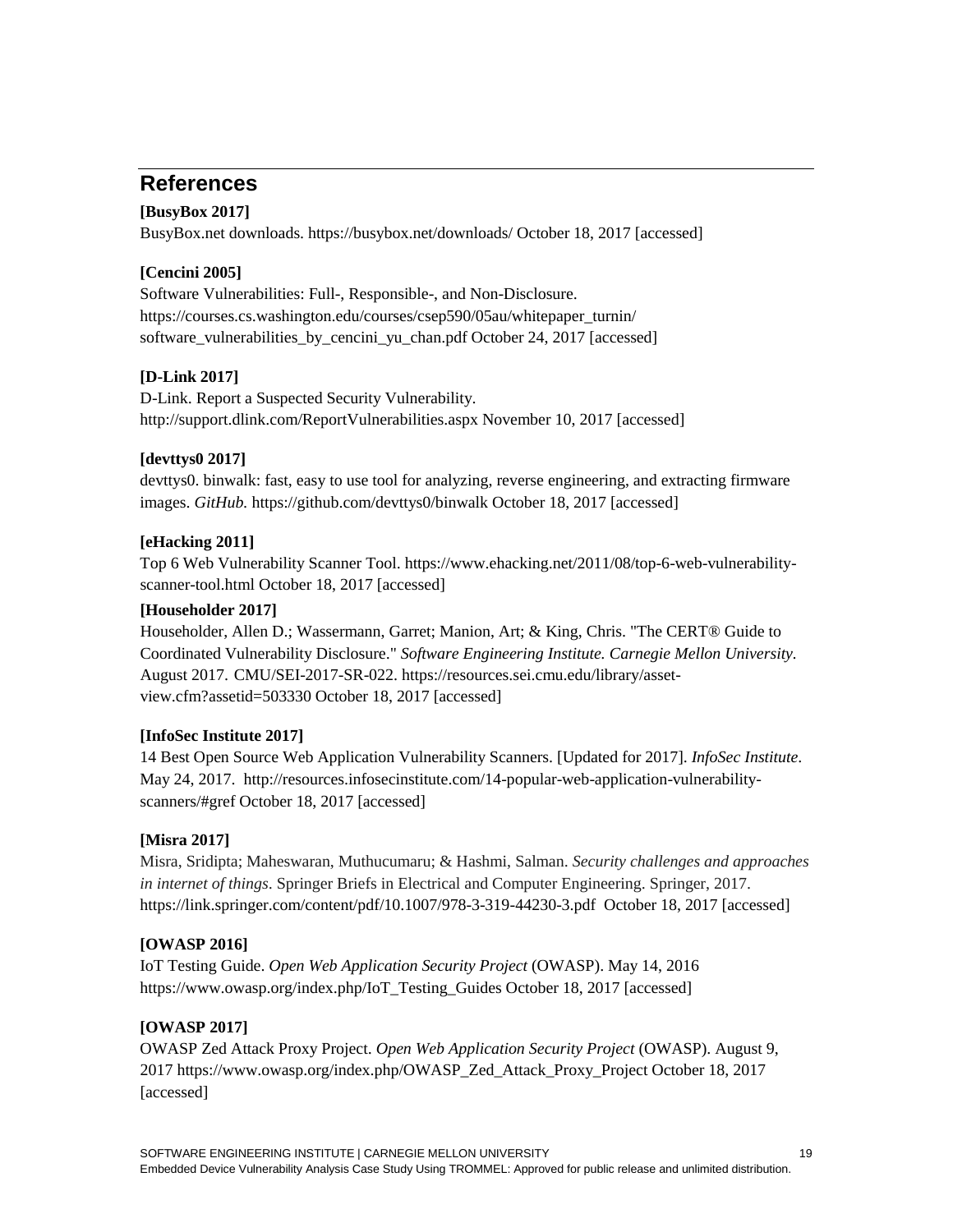#### **[Papp 2015]**

Papp, Dorottya; Ma, Zhendong; & Buttyan, Levente. "Embedded systems security: Threats, vulnerabilities, and attack taxonomy." *13th Annual Conference on Privacy, Security and Trust (PST).* pp. 145-152. 2015.<http://ieeexplore.ieee.org/stamp/stamp.jsp?arnumber=7232966> October 18, 2017 [accessed]

#### **[Seshadri 2004]**

Seshadri, A.; Perrig, A.; Van Doorn, L.; & Khosla, P. (2004, May). Swatt: Software-based attestation for embedded devices. *Proceedings 2004 IEEE Symposium on Security and Privacy*. pp. 272-282. <http://ieeexplore.ieee.org/document/1301329/> October 18, 2017 [accessed]

#### **[Sullo 2017]**

Sullo, Chris & Lodge, David. Nikto2. *CIRT.net.* <https://cirt.net/nikto2> October 18, 2017 [accessed]

#### **[Toolswatch 2017]**

Toolswatch. vFeed The Correlated Vulnerability and Threat Intelligence Database Wrapper. *GitHub.* <https://github.com/toolswatch/vFeed> October 18, 2017 [accessed]

### **[TROMMEL 2017]**

TROMMEL. TROMMEL sifts through directories of files to identify indicators that may contain vulnerabilities. *GitHub.* <https://github.com/CERTCC-Vulnerability-Analysis/trommel> October 19, 2017 [accessed]

#### **[Wiśniewski 2017]**

Wiśniewski, Ryszard & Tumbleson, Connor. Apktool - A tool for reverse engineering Android apk files.<https://ibotpeaches.github.io/Apktool/> October 18, 2017 [accessed]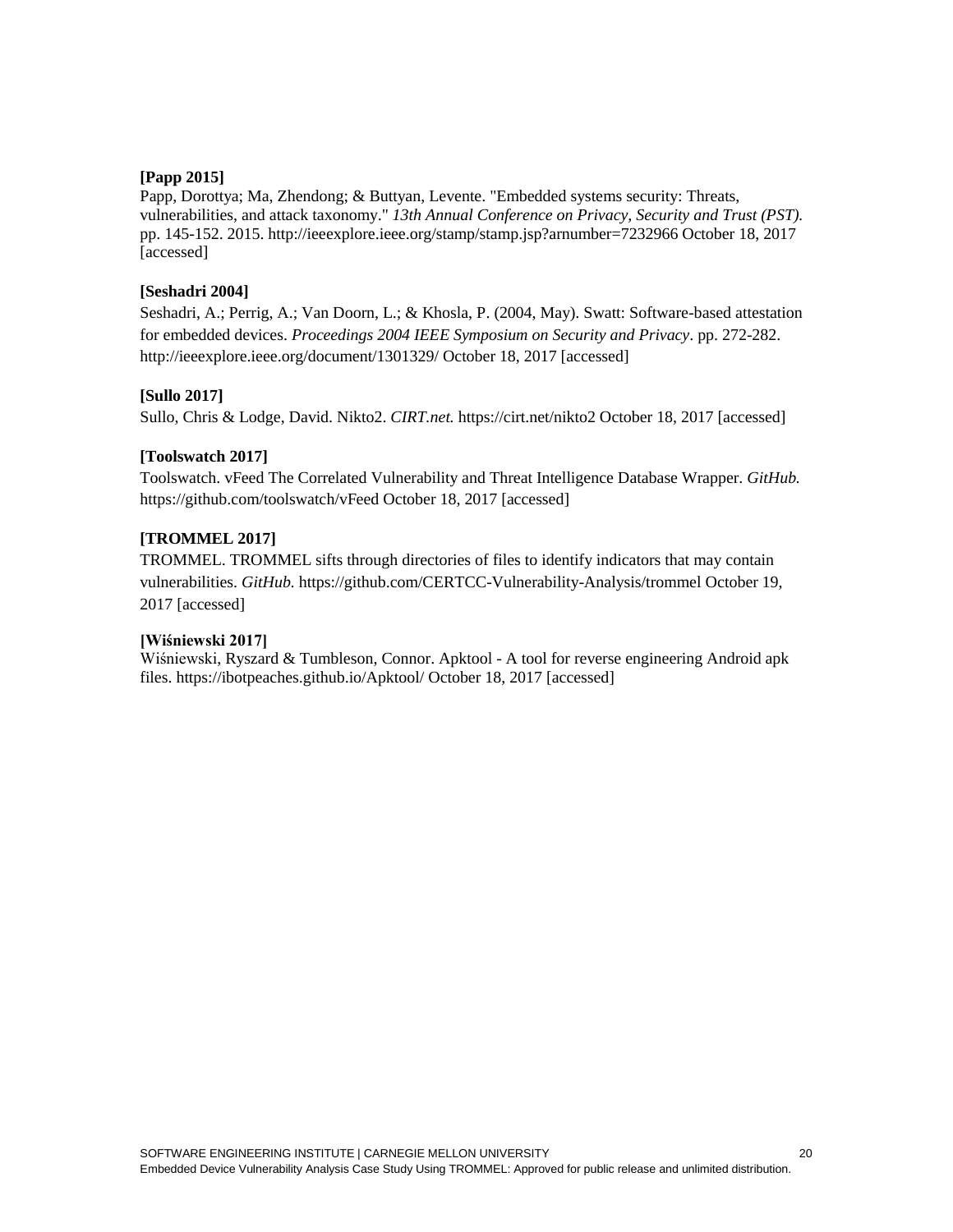## **Bibliography**

### **[CERT 2017]**

Vulnerability Disclosure Policy. 2017 CERT. *Software Engineering Institute. Carnegie Mellon University.* <https://www.cert.org/vulnerability-analysis/vul-disclosure.cfm> October 18, 2017 [accessed]

### **[Chahid 2017]**

Chahid, Y.; Benabdellah, M.; & Azizi, A. "Internet of things security," *2017 International Conference on Wireless Technologies, Embedded and Intelligent Systems (WITS)*, Fez, 2017, pp. 1-6. <http://ieeexplore.ieee.org/document/7934655/> October 18, 2017 [accessed]

### **[Chirgwin 2017]**

[Chirgwin,](https://www.theregister.co.uk/Author/Richard-Chirgwin) Richard. Dishwasher has directory traversal bug*. The Register*. March 26, 2017 [https://www.theregister.co.uk/2017/03/26/miele\\_joins\\_internetofst\\_hall\\_of\\_shame/](https://www.theregister.co.uk/2017/03/26/miele_joins_internetofst_hall_of_shame/) October 18, 2017 [accessed]

### **[FCC 2014]**

FCC Filings for D-Link HD Wi-Fi Camera, model DCS-935L. FCC ID=KA2CS935LA1. *U.S. Federal Communication Commission*.

[https://apps.fcc.gov/oetcf/eas/reports/ViewExhibitReport.cfm?mode=Exhibits&RequestTimeout=500](https://apps.fcc.gov/oetcf/eas/reports/ViewExhibitReport.cfm?mode=Exhibits&RequestTimeout=500&calledFromFrame=N&application_id=sQUCgOD%2BFyf%2FGKTeMBTYWg%3D%3D&fcc_id=KA2CS935LA1) [&calledFromFrame=N&application\\_id=sQUCgOD%2BFyf%2FGKTeMBTYWg%3D%3D&fcc\\_id=](https://apps.fcc.gov/oetcf/eas/reports/ViewExhibitReport.cfm?mode=Exhibits&RequestTimeout=500&calledFromFrame=N&application_id=sQUCgOD%2BFyf%2FGKTeMBTYWg%3D%3D&fcc_id=KA2CS935LA1) [KA2CS935LA1](https://apps.fcc.gov/oetcf/eas/reports/ViewExhibitReport.cfm?mode=Exhibits&RequestTimeout=500&calledFromFrame=N&application_id=sQUCgOD%2BFyf%2FGKTeMBTYWg%3D%3D&fcc_id=KA2CS935LA1) October 18, 2017 [accessed]

### **[FireEye 2017]**

Embedded Hardware Hacking 101 – The Belkin WeMo Link. *FireEye.* August 22, 2016 [https://www.fireeye.com/blog/threat-research/2016/08/embedded\\_hardwareha.html](https://www.fireeye.com/blog/threat-research/2016/08/embedded_hardwareha.html) November 10, 2017 [accessed]

### **[flashrom 2017]**

flashrom: a utility for identifying, reading, writing, verifying and erasing flash chips. *flashrom.* September 5, 2017.<https://www.flashrom.org/Flashrom> October 18, 2017 [accessed]

### **[IC 2014]**

IC 4216A-CS935LA1 by D-LINK CORPORATION for Wifi Cube H.264 Network Camera IC ID: 4216A-CS935LA1 / 4216ACS935LA1. Model: DCS-935LA1. Industry Canada. October 27, 2014.<https://industrycanada.co/4216A-CS935LA1> October 18, 2017 [accessed]

### **[Indiana University 2010]**

ARCHIVED: What is firmware? Knowledge Base*. University Information Technology Services (UITS).* Indiana University. March 31, 2010.<https://kb.iu.edu/d/ahtw> October 18, 2017 [accessed]

### **[InfoSec Institute 2013]**

Reversing Firmware Part 1. *InfoSec Institute*. [http://resources.infosecinstitute.com/reversing](http://resources.infosecinstitute.com/reversing-firmware-part-1/)[firmware-part-1/](http://resources.infosecinstitute.com/reversing-firmware-part-1/) October 18, 2017 [accessed]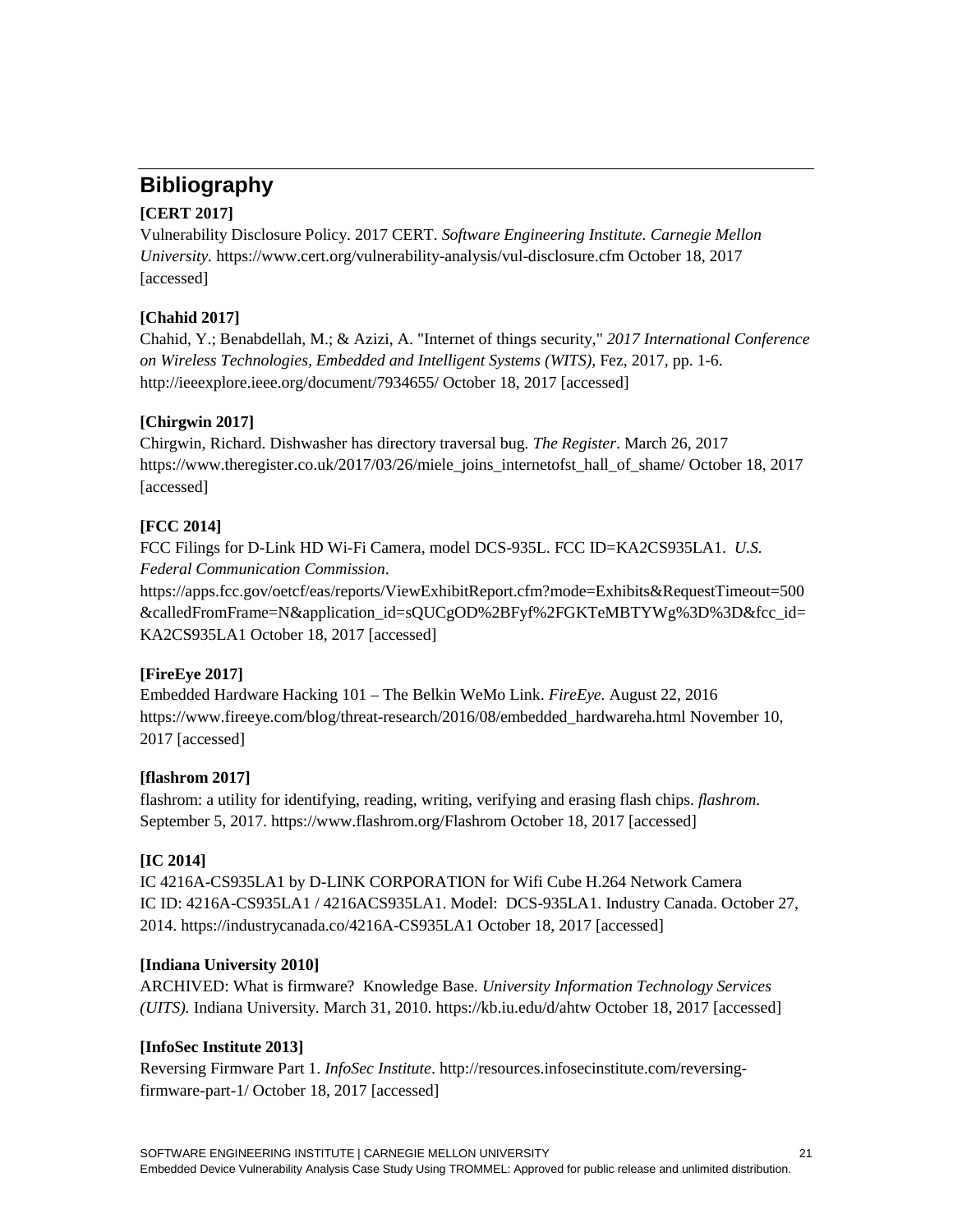### **[Murphy 2009]**

Firmware and You: A Comprehensive Guide to Updating Your Hardware. *PC World*. June 29, 209 [http://www.pcworld.com/article/165867/firmware\\_guide.html](http://www.pcworld.com/article/165867/firmware_guide.html) October 18, 2017 [accessed]

#### **[SENRIO 2017]**

Home, Secure, Home? SENRIO blog. June 8, 2016 <http://blog.senr.io/blog/home-secure-home> October 18, 2017 [accessed]

#### **[Where Labs 2011]**

Bus Pirate: an open source hacker multi-tool that talks to electronic stuff. Dangerous Prototypes. *Where Labs, LLC.* [http://dangerousprototypes.com/docs/Bus\\_Pirate](http://dangerousprototypes.com/docs/Bus_Pirate) October 18, 2017 [accessed]